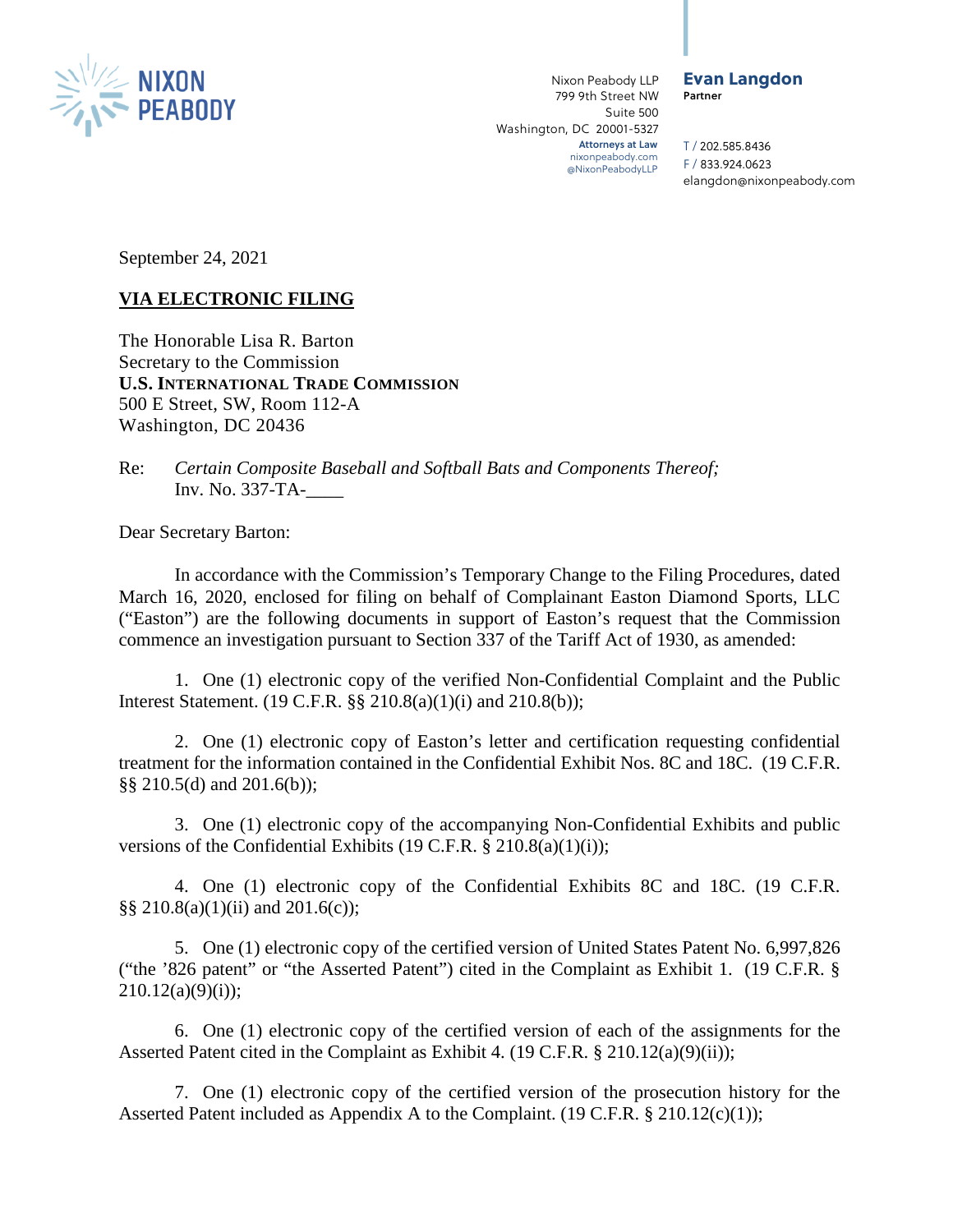The Honorable Lisa R. Barton September 24, 2021 Page 2

NIXON PEABODY LLP ATTORNEYS AT LAW

NIXONPEABODY.COM @NIXONPEABODYLLP

8. One (1) electronic copy of the patent and technical reference documents identified in the prosecution history of the Asserted Patent, included in the Complaint as Appendix B (19 C.F.R.  $$210.12(c)(2)$ ).

Please contact me with any questions regarding this submission. Thank you for your attention to this matter.

Respectfully Submitted,

 $\sum_{0}^{n}$  $\begin{picture}(220,20) \put(0,0){\dashbox{0.5}(5,0){ }} \thicklines \put(0,0){\dashbox{0.5}(5,0){ }} \thicklines \put(0,0){\dashbox{0.5}(5,0){ }} \thicklines \put(0,0){\dashbox{0.5}(5,0){ }} \thicklines \put(0,0){\dashbox{0.5}(5,0){ }} \thicklines \put(0,0){\dashbox{0.5}(5,0){ }} \thicklines \put(0,0){\dashbox{0.5}(5,0){ }} \thicklines \put(0,0){\dashbox{0.5}(5,0){ }} \thicklines \put(0,0){\dashbox{0.5}(5$ 

Evan H. Langdon

*Counsel for Complainant Easton Diamond Sports, LLC* 

Enclosures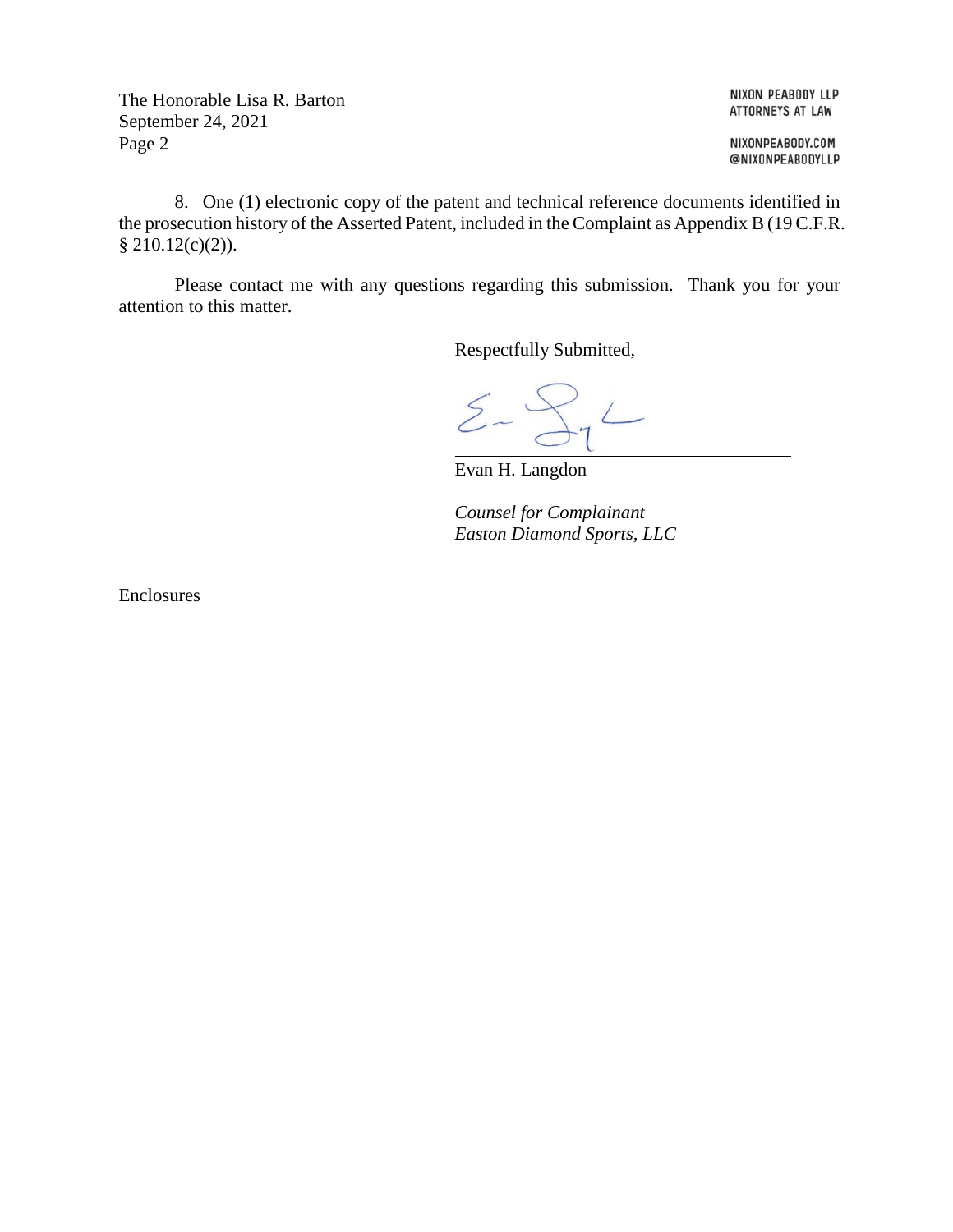

#### Evan Langdon Partner

T / 202.585.8436 F / 833.924.0623 elangdon@nixonpeabody.com

September 24, 2021

## *REQUEST FOR CONFIDENTIAL TREATMENT*

The Honorable Lisa R. Barton Secretary to the Commission **U.S. INTERNATIONAL TRADE COMMISSION** 500 E Street, SW, Room 112-A Washington, DC 20436

Re: *Certain Composite Baseball and Softball Bats and Components Thereof;*  Inv. No. 337-TA-\_\_\_\_

Dear Secretary Barton:

Pursuant to Commission Rules 210.5(d) and 201.6(b)(1), Complainant Easton Diamond Sports, LLC ("Easton" or "Complainant") respectfully requests confidential treatment of the business information contained in Exhibit Nos. 8C and 18C. ("Conf. Exhibits") to the Verified Complaint.

The information contained in the Conf. Exhibits qualifies as confidential business information pursuant to Commission Rule 201.6(a) because:

- It is not available to the general public;
- The disclosure of such information would cause substantial harm to Easton and to the competitive position of Easton; and
- Unauthorized disclosure of the information could impair the Commission's ability to obtain information necessary to perform its statutory function.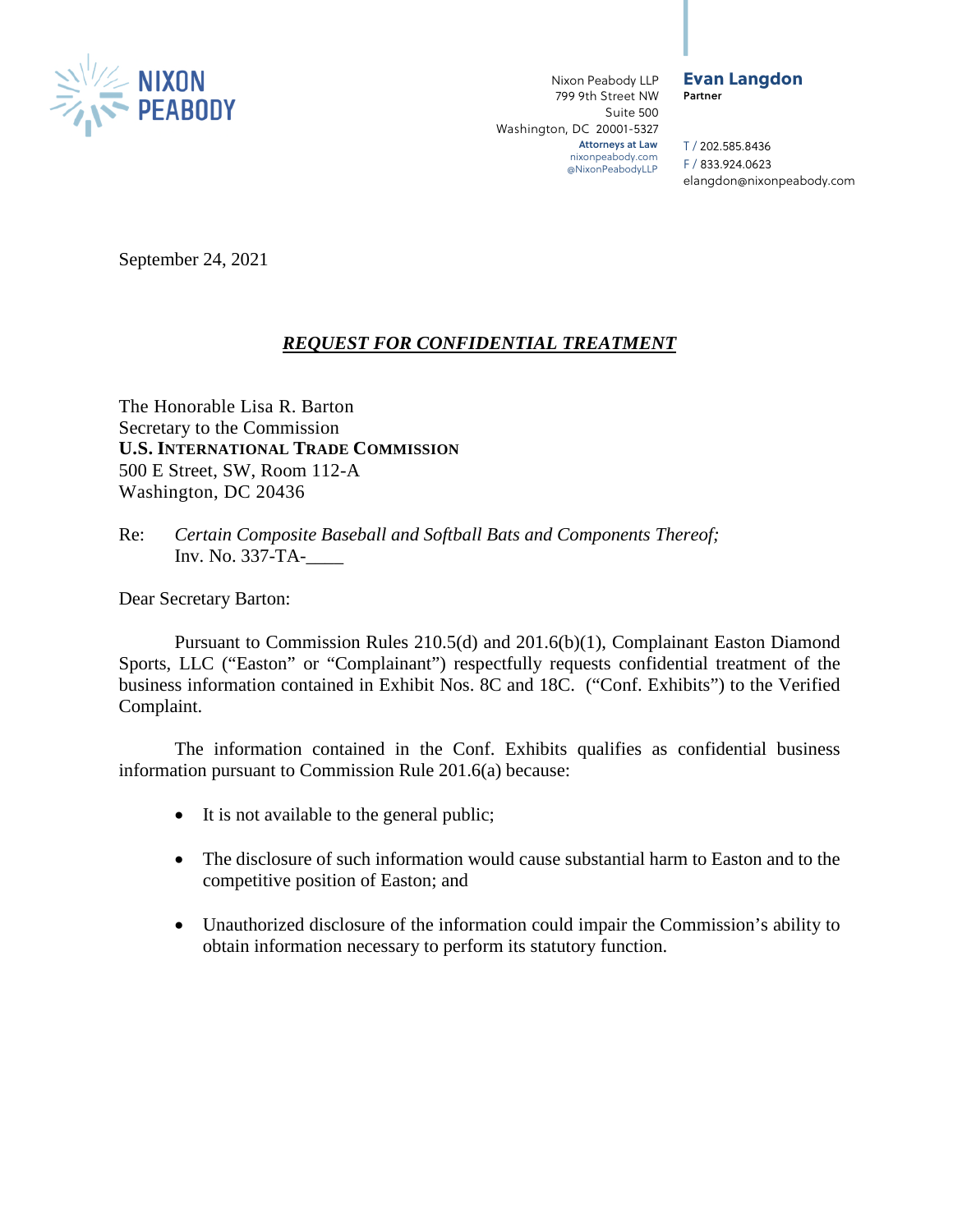The Honorable Lisa R. Barton September 24, 2021 Page 2

NIXON PEABODY LLP ATTORNEYS AT LAW

NIXONPEABODY.COM @NIXONPEABODYLLP

Please contact me with any questions regarding this submission. Thank you for your attention to this matter.

Respectfully Submitted,

 $\Sigma$ - $S_{7}$ 

Evan H. Langdon

*Counsel for Complainant Easton Diamond Sports, LLC*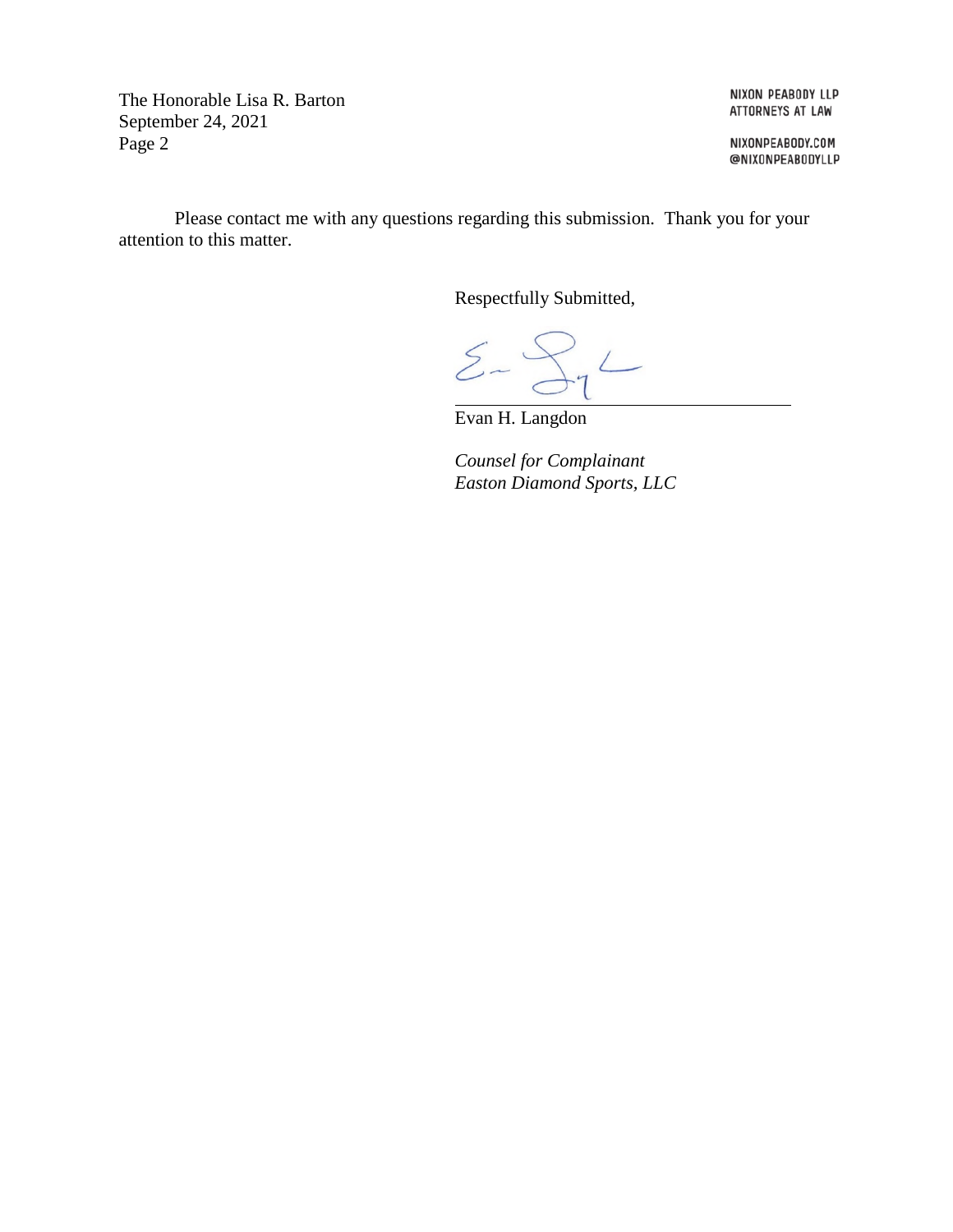## **UNITED STATES INTERNATIONAL TRADE COMMISSION WASHINGTON, D.C.**

**In the Matter of:** 

## **CERTAIN COMPOSITE BASEBALL AND SOFTBALL BATS AND COMPONENTS THEREOF**

**Investigation No. 337-TA-\_\_\_\_** 

## **CERTIFICATION REGARDING REQUEST FOR CONFIDENTIAL TREATMENT**

I, Evan H. Langdon, counsel for Complainant Easton Diamond Sports, LLC ("Easton" or "Complainant"), declare as follows:

1. I have reviewed Easton's Verified Complaint and Confidential Exhibit Nos. 8C and

18C. ("Conf. Exhibits") filed concurrently with this Certification.

- 2. Conf. Exhibits contain the following confidential business information of Easton:
	- a. proprietary information not available to the public;
	- b. information regarding Easton's patented methodologies and processes for producing the covered products; and
	- c. activities related to Easton's domestic industry investments such as manufacturing and equipment, and labor and capital.

I declare under penalty of perjury that the foregoing is true and correct. Executed this

24th day of September, 2021 in Arlington, VA.

 $\Sigma - \bigcap_{i=1}^n L_i$ 

Evan H. Langdon **NIXON PEABODY LLP**  799 9th Street, NW, Suite 500 Washington, DC 20001-5327 Telephone: 202-585-8000 Facsimile: 202-585-8080 E-Mail: Easton\_ITC@nixonpeabody.com

*Counsel for Complainant Easton Diamond Sports, LLC*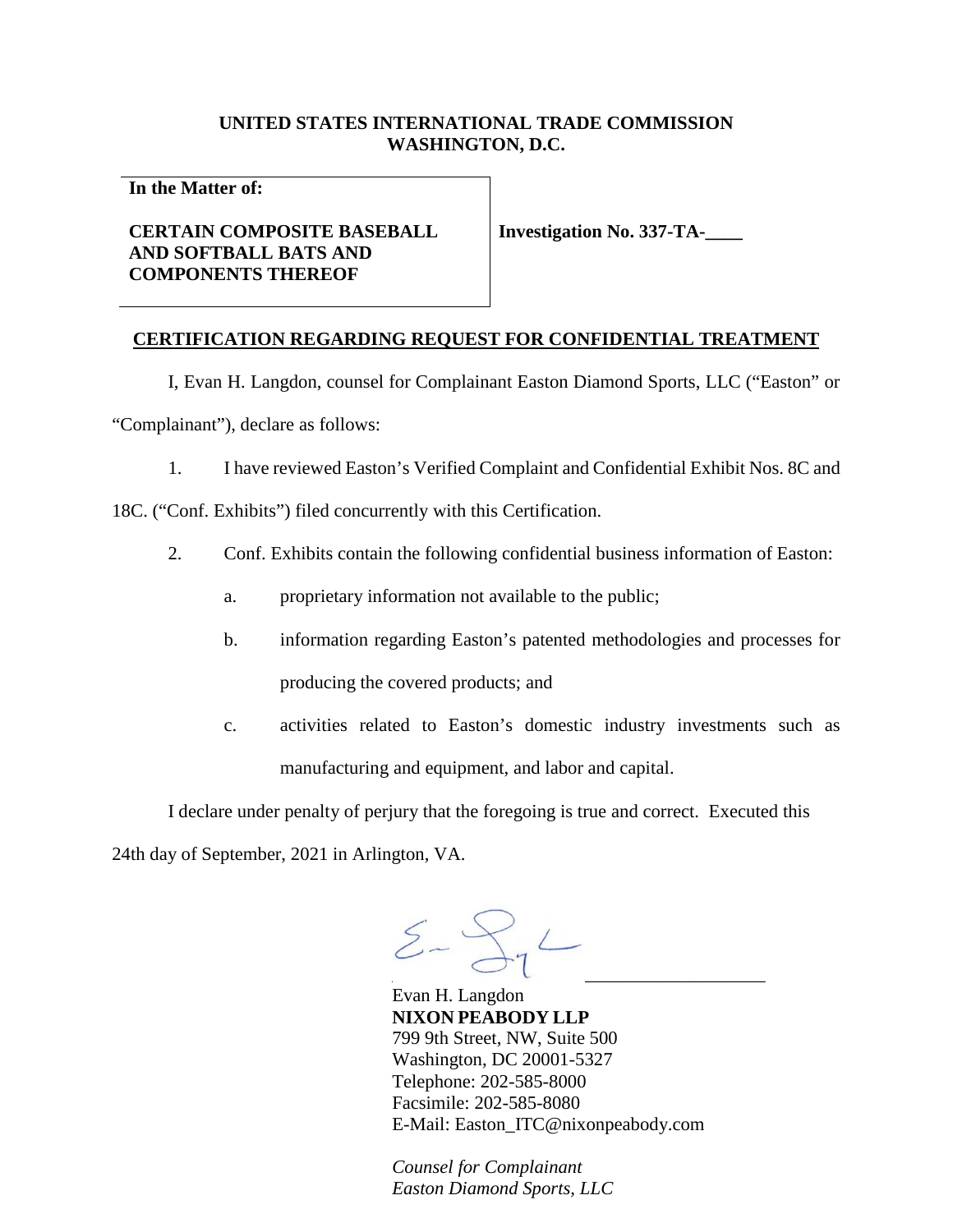### **UNITED STATES INTERNATIONAL TRADE COMMISSION WASHINGTON, D.C.**

**In the Matter of:** 

## **CERTAIN COMPOSITE BASEBALL AND SOFTBALL BATS AND COMPONENTS THEREOF**

**Investigation No. 337-TA-\_\_\_\_** 

#### **COMPLAINANT'S STATEMENT ON THE PUBLIC INTEREST**

Pursuant to 19 C.F.R. § 210.8(b), Complainant Easton Diamond Sports, LLC ("Easton") respectfully submits this statement on the public interest regarding the requested remedial orders against the Proposed Respondents named in the accompanying Complaint. Easton seeks limited exclusion orders ("LEO") and cease-and-desist orders ("CDO") against Proposed Respondents' composite baseball and softball bats and components thereof that infringe Easton's United States Patent 6,997,826 ("the '826 patent" or "the Asserted Patent"). As discussed more fully below, exclusion of the Proposed Respondents' infringing products from the United States will not have an adverse effect on the public health and welfare in the United States, competitive conditions in the United States economy, the production of like or directly competitive articles in the United States, or United States consumers. The Commission has declined to direct Administrative Law Judges ("ALJ") to make recommendations on the impact the requested remedial orders would have on the public interest in recent investigations involving sports products. *See, e.g., Certain Jump Rope Sys.*, Inv. No. 337-TA-1108, Notice of Institution of Investigation (Apr. 12, 2018); *Certain Basketball Backboard Components & Prods. Containing the Same*, Inv. No. 337-TA-1040, Notice of Institution of Investigation (Feb. 1, 2017); *Certain Athletic Footwear*, Inv. No. 337-TA-1018, Notice of Institution of Investigation (Sept. 8, 2016).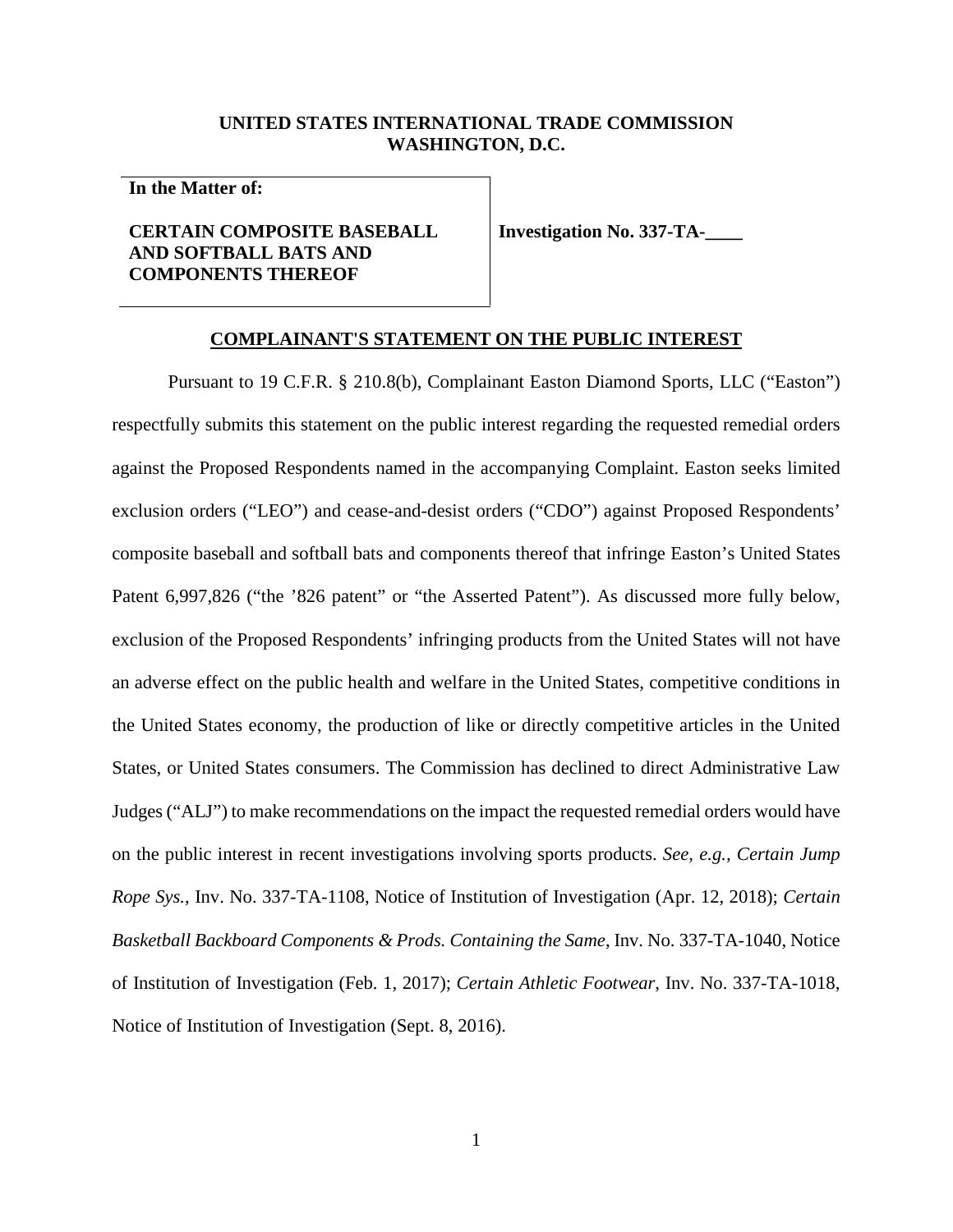## **I. USE IN THE UNITED STATES OF THE ACCUSED PRODUCTS POTENTIALLY SUBJECT TO THE REMEDIAL ORDERS**

The Proposed Respondents' accused products potentially subject to remedial orders are composite baseball and softball bats and components thereof. These products are sold for importation into the United States, imported into the United States, and/or sold in the United States after importation by the Proposed Respondents. The accused products are imported into the United States and sold to consumers through many channels, including through the Proposed Respondents' websites and other online outlets.

## **II. THE REQUESTED REMEDIAL ORDERS DO NOT POSE ANY PUBLIC HEALTH, SAFETY, OR WELFARE CONCERNS**

Issuance of the requested relief—LEOs and CDOs—would have no adverse effect on the public health, safety, or welfare in the United States. Public health, safety, or welfare concerns generally arise only in investigations involving pharmaceuticals, medical equipment, green technology products (*e.g.*, hybrid cars or solar panels), or other products that have the potential to affect people's health, safety, and welfare. For example, the Commission previously concluded that access to necessary medical equipment is a significant public interest consideration. *See Certain Fluidize Supporting Apparatus & Components Thereof*, USITC Pub. 1667, Inv. No. 337- TA-l82/188, Comm'n Op. at 23–25 (Oct. 1984). Moreover, the Commission has issued LEOs against sports products in previous investigations. *See, e.g.*, *Jump Rope Sys.*, Inv. No. 337-TA-1108, Limited Exclusion Order (Sept. 25, 2018).

There are no public health, safety, or welfare related features unique to the Proposed Respondents' infringing products. As explained below, to the extent any of the Proposed Respondents' infringing products implicate public health, safety, or welfare concerns, identical products and alternative products that perform substantially similar functions as the Proposed Respondents' accused products are readily available to consumers in the United States. *See, e.g.*,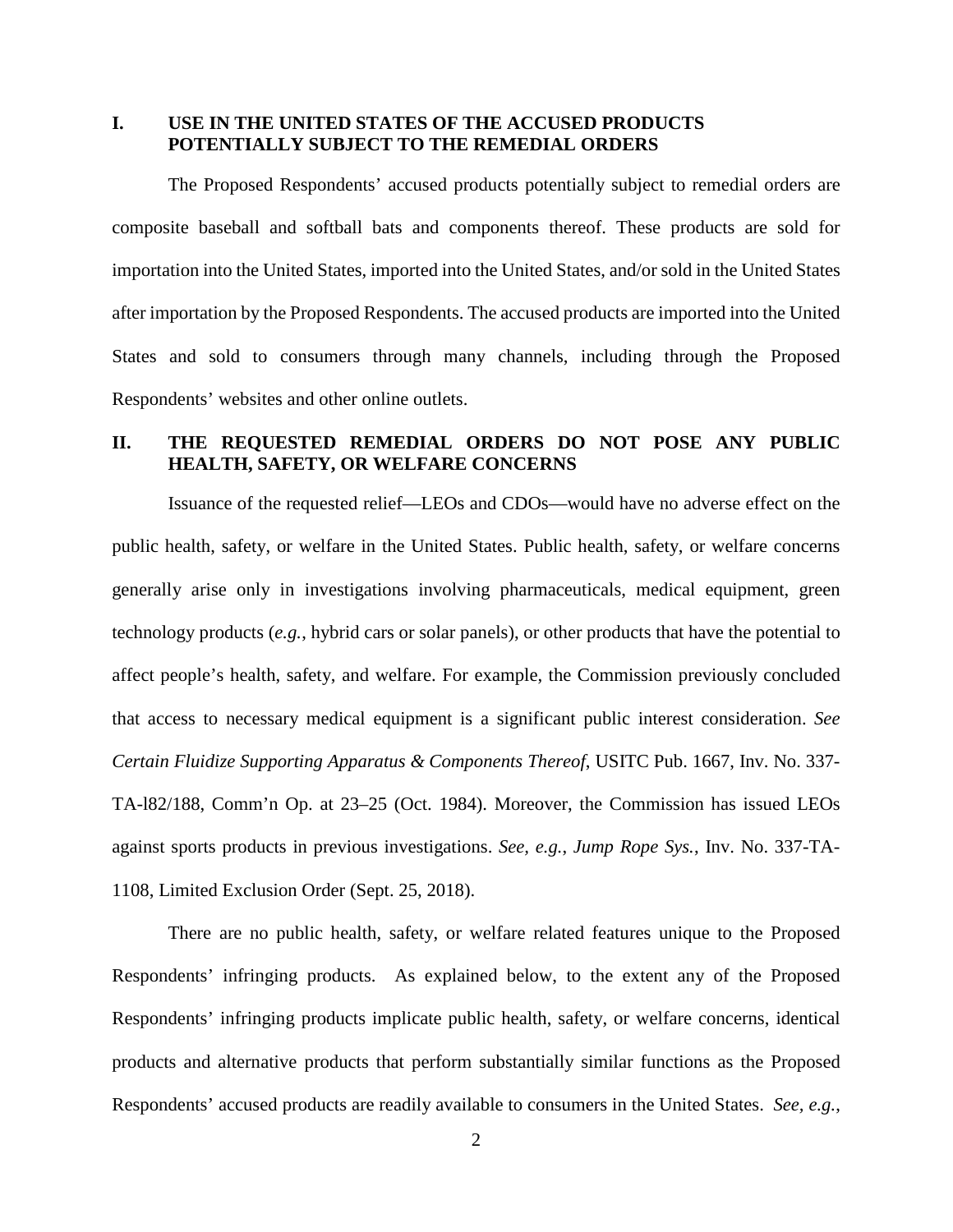*Certain Elec. Digital Media Devices & Components Thereof* ("*Digital Media Devices*"), Inv. No. 337-TA-796, Comm'n Op. at 114–15 (Sept. 6, 2013) (finding the potential impact on the public health and welfare of exclusion of specific products does not warrant denying relief when adequate competitive products are available to consumers).

## **III. ALTERNATIVE, DIRECTLY COMPETITIVE ARTICLES THAT COULD REPLACE THE ACCUSED PRODUCTS ARE READILY AVAILABLE**

Composite baseball and softball bats similar to the accused products are available from suppliers and retailers, including Easton, Rawlings, Miken, Worth, and Wilson. Moreover, on information and belief, the accused products comprise only a fraction of U.S. market for composite baseball and softball bats. The Proposed Respondents currently offer for sale other products that would not be affected by the requested remedial orders. Further, non-infringing composite baseball and softball bats will also remain available in the United States for use in place of the Proposed Respondents' infringing, unlicensed composite baseball and softball bats.

Accordingly, the Proposed Respondents' accused products could and would be replaced by other available, non-infringing composite baseball and softball bats should their infringing products be subject to remedial orders. Consumers and businesses alike would have access to licensed, competitive composite baseball and softball bats, as well as other non-infringing composite baseball and softball bats, when remedial orders are in effect.

Should the Proposed Respondents' accused products be barred from entry into the United States or prohibited from being sold in the United States due to any remedial orders that issue in this proposed Investigation, Easton also has the ability to meet any demand for the excluded articles. There are no public interest concerns where domestic demand for a proposed respondent's products can be met by that respondent's competitors. The presence of an adequate supply of substitute products is sufficient to override any public interest concerns. *See Digital Media*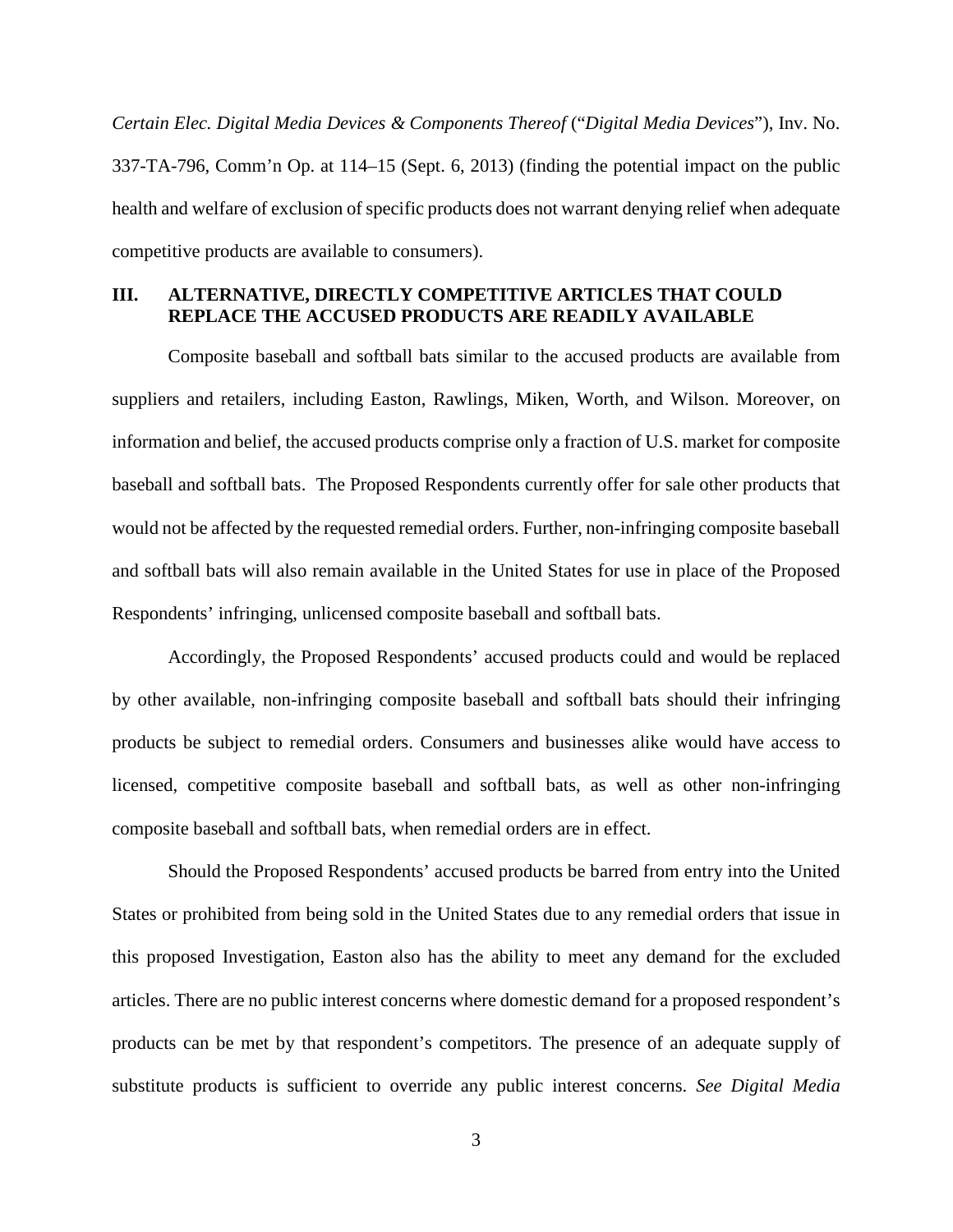*Devices*, Inv. No. 337-TA-796, Comm'n Op. at 119–21; *Certain Mobile Devices, Associated Software, & Components Thereof*, Inv. No. 337-TA-744, Comm'n Op. at 30–31 (June 5, 2012); *Certain Semiconductor Chips Having Synchronous Dynamic Random Access Memory Controllers & Prods. Containing Same*, Inv. No. 337-TA-661, Comm'n Op. at 14–15 (Aug. 10, 2010).

## **IV. THE REQUESTED REMEDIAL ORDERS WOULD NOT ADVERSELY IMPACT CONSUMERS**

United States consumers will have available to them in the United States marketplace a wide variety of non-infringing composite baseball and softball bats if the relief sought by Easton is granted. In light of this, the exclusion of the Proposed Respondents' accused products will not negatively impact consumers due to increased price or reduced availability of composite baseball and softball bats or alternative products. Even if the requested remedial orders caused minor price increases for alternative products, such an increase would not be contrary to the public interest. *See Certain Lens-Fitted Film Packages*, Inv. No. 337-TA-406, Comm'n Op. at 18 (June 28, 1999) (finding a price increase "does not justify a determination that the public interest in protecting intellectual property rights is in any way outweighed"). The requested relief is in the public interest because it would serve the purpose of enforcing United States intellectual property rights and eliminating the Proposed Respondents' unfair competition. The public welfare favors the protection of United States intellectual property rights. *Cf*. *Certain Two-Handle Centerset Faucets & Escutcheons & Components Thereof*, Inv. No. 337-TA-422, Comm'n Op. at 9 (July 21, 2000). Precluding the Proposed Respondents from importing and selling their infringing composite baseball and softball bats will benefit the public interest by protecting innovators who make significant and substantial investments in the United States to research and develop new composite baseball and softball bats. Permitting the Proposed Respondents to import and sell infringing composite baseball and softball bats would discourage future investment in those products and, in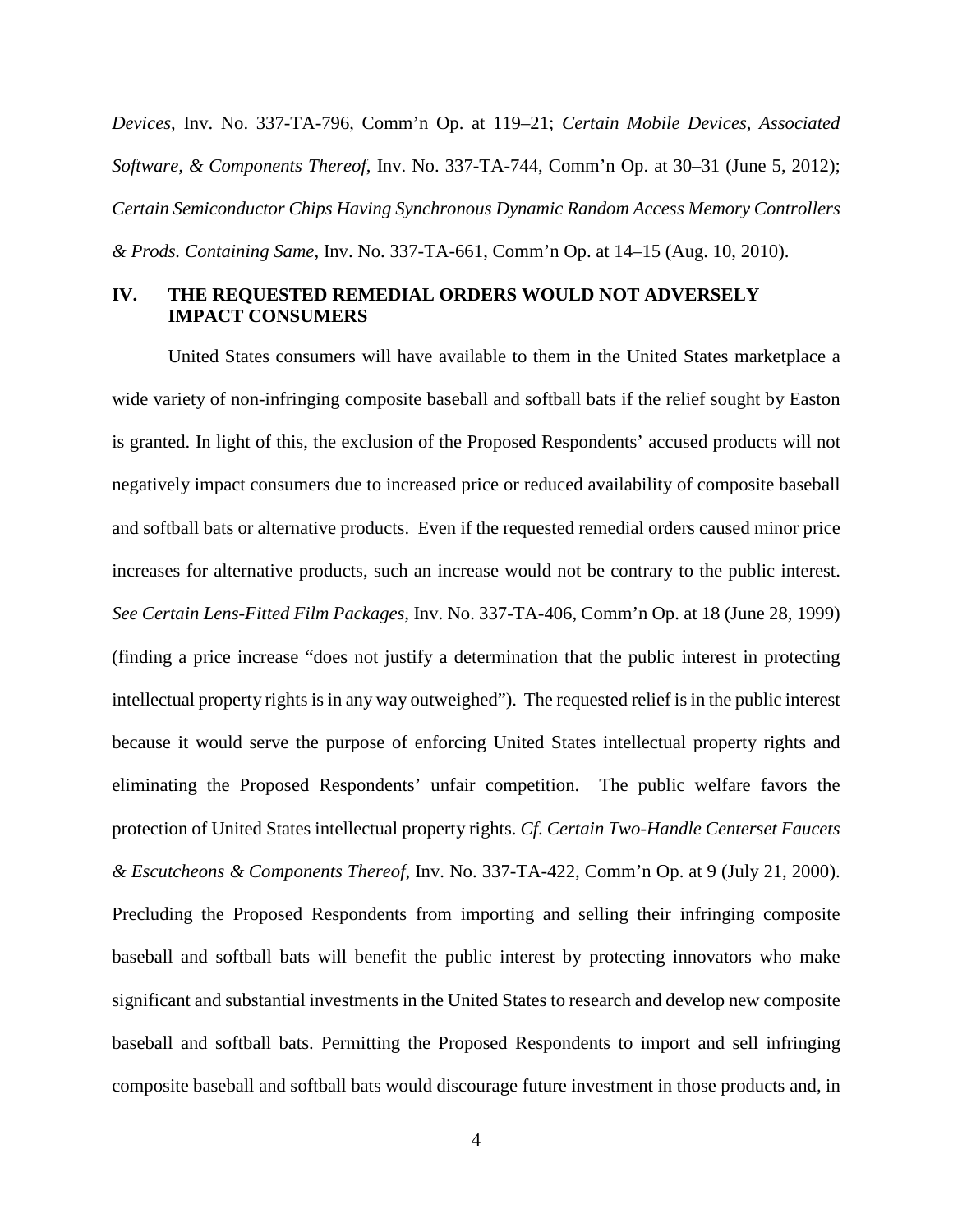turn, have a negative effect on competition in the marketplace. *See Certain Display Controllers & Prods. Containing Same*, Inv. No. 337-TA-491/481, Comm'n Op. at 66 (Feb. 4, 2005).

## **V. CONCLUSION**

Accordingly, there are no public interest concerns preventing issuance of the remedial orders requested in Easton's Complaint, and the Commission should not direct the ALJ to receive evidence on the impact of those remedies on the public to undergo the unnecessary time and expense of discovery, hearing, and briefing for a Recommended Determination on the public interest.

Dated: September 24, 2021 Respectfully submitted,

Evan H. Langdon Joshua W. Rodriguez **NIXON PEABODY LLP**  799 9th Street NW, Suite 500 Washington, DC 20001-5327 Telephone: 202-585-8000 Facsimile: 202-585-8080 E-Mail: Easton\_ITC@nixonpeabody.com

Seth D. Levy Vincent C. Capati **NIXON PEABODY LLP**  300 South Grand Avenue, Suite 4100 Los Angeles, CA 90071-3151

Paulina M. Starostka Zachary L. Sorman **NIXON PEABODY LLP**  70 West Madison St., Suite 3500 Chicago, IL 60602 Telephone: (312) 977-4400 Facsimile: (844) 709-6738

*Counsel for Complainant Easton Diamond Sports, LLC*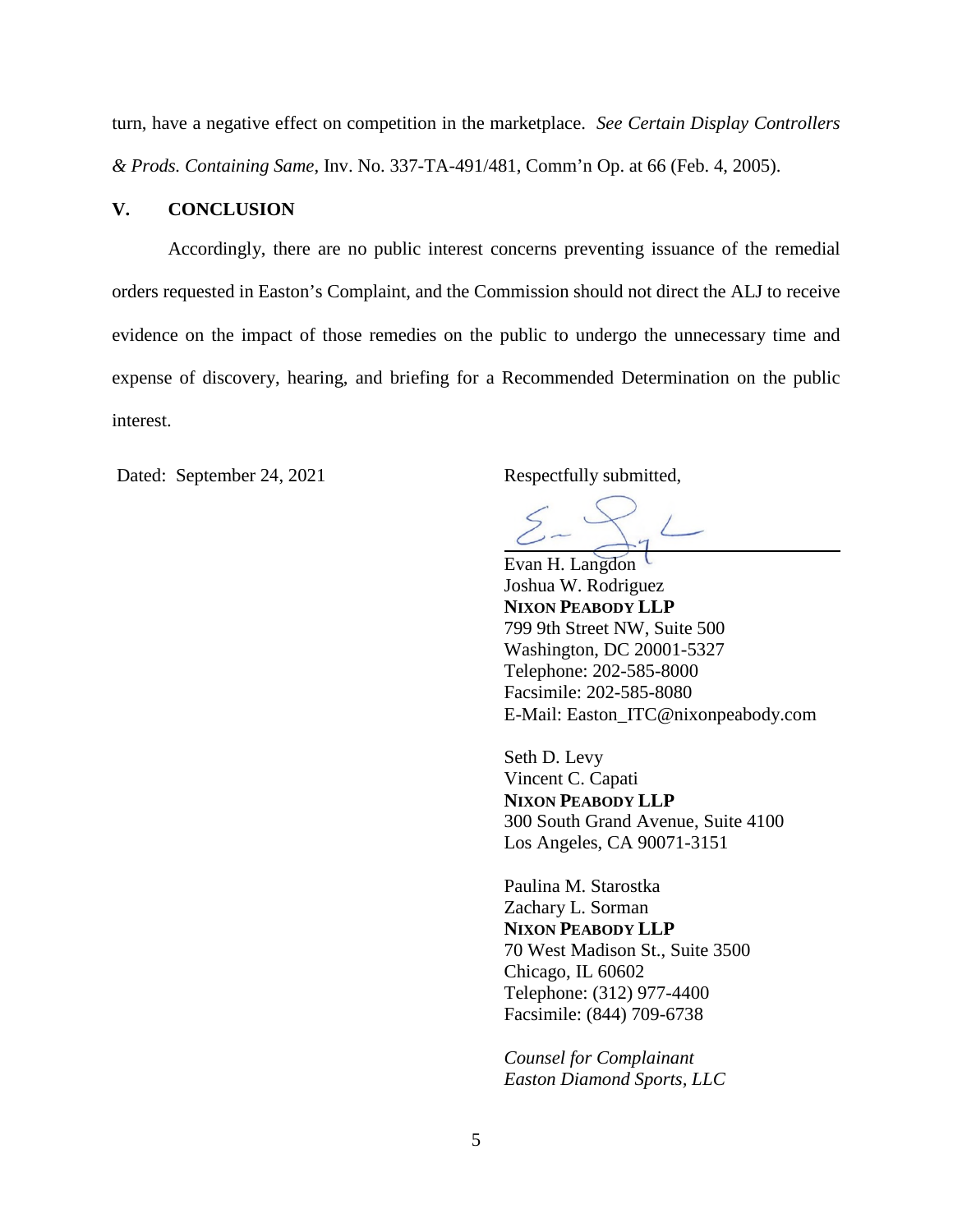## **UNITED STATES INTERNATIONAL TRADE COMMISSION WASHINGTON, D.C.**

**In the Matter of:** 

## **CERTAIN COMPOSITE BASEBALL AND SOFTBALL BATS AND COMPONENTS THEREOF**

**Investigation No. 337-TA-\_\_\_\_\_\_\_\_** 

## **COMPLAINT OF COMPLAINANT EASTON DIAMOND SPORTS, LLC UNDER SECTION 337 OF THE TARIFF ACT OF 1930, AS AMENDED**

#### **COMPLAINANT**

Easton Diamond Sports, LLC 3500 Willow Lane Thousand Oaks, CA 91361 Telephone: (800) 632-7866

#### **COUNSEL FOR COMPLAINANT**

Evan H. Langdon Joshua W. Rodriguez **NIXON PEABODY LLP**  799 9th Street, NW, Suite 500 Washington, DC 20001-5327 Telephone: 202-585-8000 Facsimile: 202-585-8080 Email: Easton\_ITC@nixonpeabody.com

Seth D. Levy Vincent C. Capati **NIXON PEABODY LLP**  300 South Grand Avenue, Suite 4100 Los Angeles, CA 90071-3151

Paulina M. Starostka Zachary L. Sorman **NIXON PEABODY LLP**  70 West Madison, Suite 3500 Chicago, IL 60602-4224

## **PROPOSED RESPONDENTS**

Juno Athletics LLC 1000 Williams Boulevard, Unit 2703 Aventura, FL 33160 Telephone: (855) 448-5866

Monsta Athletics LLC 1090 5th Street, Suite 115 Calimesa, CA 92320 Telephone: (855) 966-6782

Proton Sports Inc. 7904 East Chaparral Road, Suite A110 Scottsdale, AZ 85250 Telephone: (480) 849-3750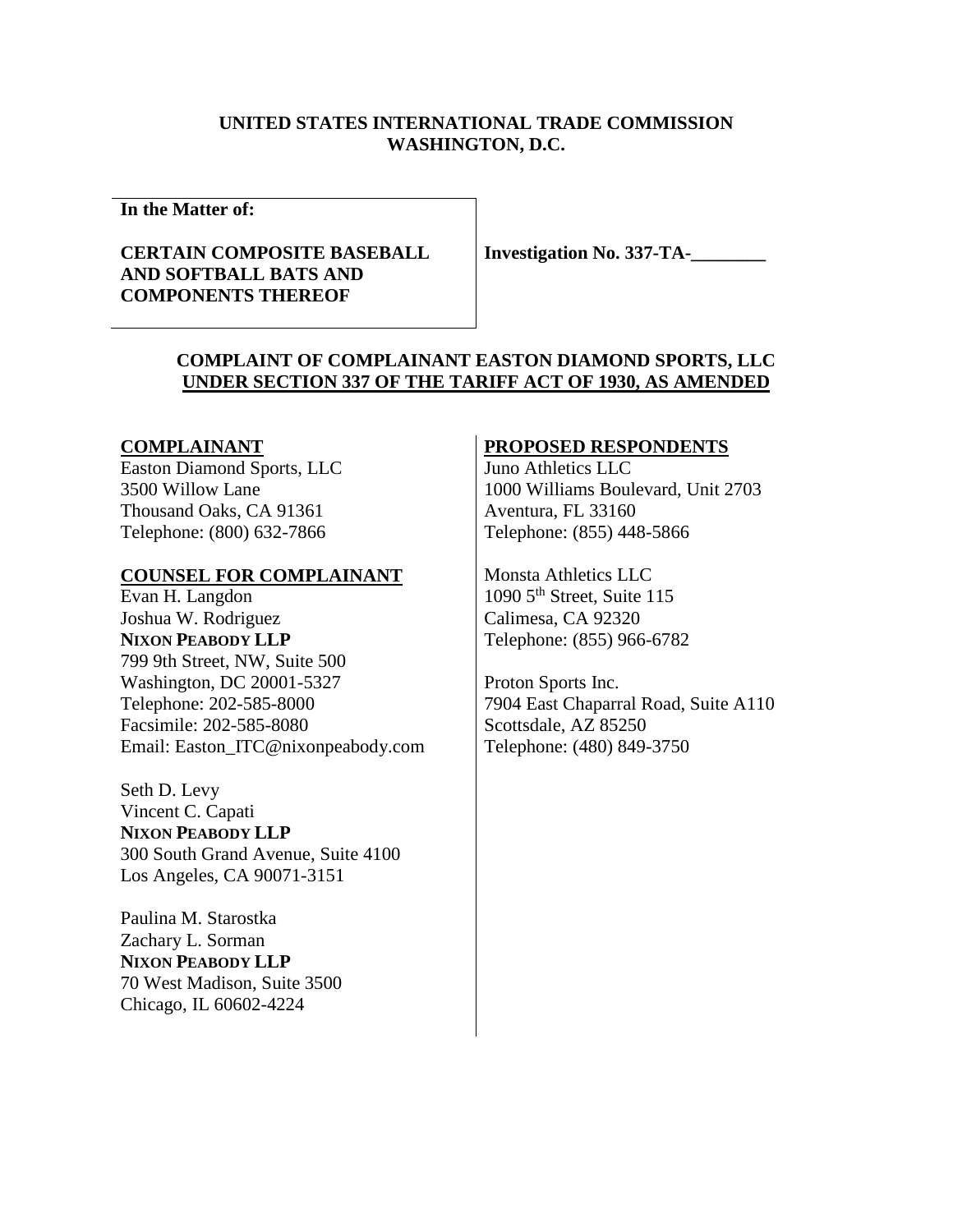## **TABLE OF CONTENTS**

# Page

| $\mathbf{I}$ . |                                                                                                        |  |  |
|----------------|--------------------------------------------------------------------------------------------------------|--|--|
| $\Pi$ .        |                                                                                                        |  |  |
| III.           |                                                                                                        |  |  |
|                | $A_{\cdot}$                                                                                            |  |  |
|                | B.                                                                                                     |  |  |
|                | $C_{\cdot}$                                                                                            |  |  |
| IV.            |                                                                                                        |  |  |
| $V_{\cdot}$    |                                                                                                        |  |  |
| VI.            | UNLAWFUL AND UNFAIR ACTS OF PROPOSED                                                                   |  |  |
|                | A <sub>1</sub>                                                                                         |  |  |
|                | <b>B.</b>                                                                                              |  |  |
|                | $C_{\cdot}$                                                                                            |  |  |
| VII.           |                                                                                                        |  |  |
|                | A <sub>1</sub>                                                                                         |  |  |
|                | $\mathbf{B}$ .                                                                                         |  |  |
|                | $\mathcal{C}$ .                                                                                        |  |  |
| VIII.          |                                                                                                        |  |  |
| IX.            | CLASSIFICATION OF THE ACCUSED PRODUCTS UNDER THE<br>HARMONIZED TARIFF SCHEDULE OF THE UNITED STATES 13 |  |  |
| $X_{\cdot}$    |                                                                                                        |  |  |
|                | A <sub>1</sub>                                                                                         |  |  |
|                | <b>B.</b>                                                                                              |  |  |
| XI.            |                                                                                                        |  |  |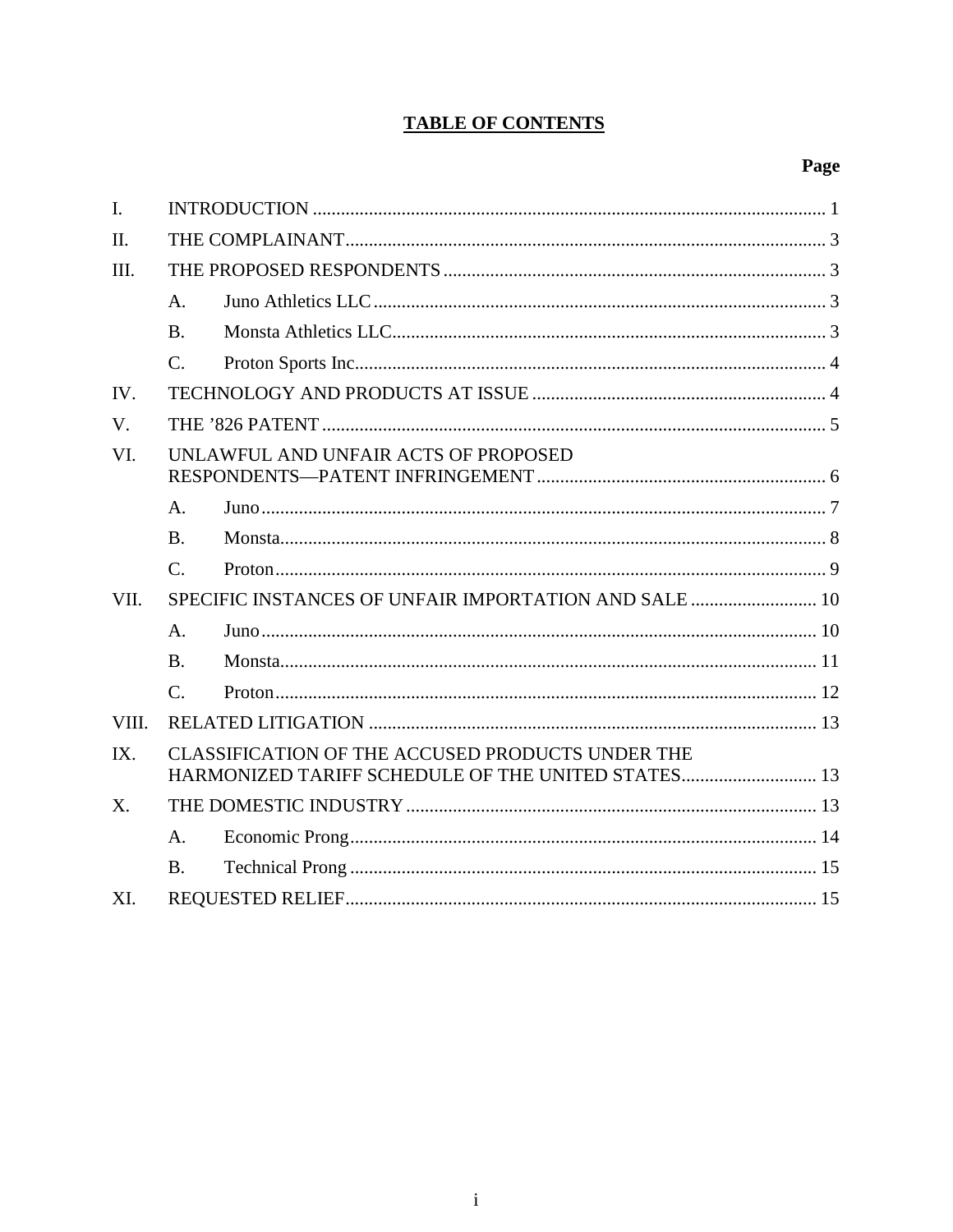## **TABLES OF SUPPORTING MATERIALS**

| <b>Exhibit List</b> |                                                                                                                         |  |  |  |
|---------------------|-------------------------------------------------------------------------------------------------------------------------|--|--|--|
| Ex. No.             | <b>Description</b>                                                                                                      |  |  |  |
| 1                   | Certified Copy of U.S. Patent No. 6,997,826                                                                             |  |  |  |
| $\overline{2}$      | Easton Diamond Sports, LLC Corporate Information-Delaware Secretary<br>of State                                         |  |  |  |
| 3                   | Easton Diamond Sports, LLC Corporate Information-California Secretary<br>of State                                       |  |  |  |
| $\overline{4}$      | Certified Copy of Assignments for U.S. Patent No. 6,997,826                                                             |  |  |  |
| $\overline{5}$      | Juno Athletics LLC Corporate Information-Florida Secretary of State                                                     |  |  |  |
| 6                   | Declaration of Joshua W. Rodriguez in Support of the Complaint                                                          |  |  |  |
| 7                   | Monsta Athletics LLC Corporate Information-California Secretary of<br><b>State</b>                                      |  |  |  |
| 8C                  | Declaration of Frederic St. Laurent On Behalf of Complainant Easton<br>Diamond Sports, LLC                              |  |  |  |
| 9                   | Proton Sports Inc. Corporate Information-Arizona Secretary of State                                                     |  |  |  |
| 10                  | Juno's Website Showing the Juno Accused Products                                                                        |  |  |  |
| 11                  | Representative Infringement Claim Chart for the Juno Accused Products for<br>U.S. Patent No. 6,997,826                  |  |  |  |
| 12                  | Photographs of the Juno "Final Chapter" Model JA21FW1 Product                                                           |  |  |  |
| 13                  | Monsta's Website Showing the Monsta Accused Products                                                                    |  |  |  |
| 14                  | Representative Infringement Claim Chart for the Monsta Accused Products<br>for U.S. Patent No. 6,997,826                |  |  |  |
| 15                  | Proton's Website Showing the Proton Accused Products                                                                    |  |  |  |
| 16                  | Representative Infringement Claim Chart for the Proton Accused Products<br>for U.S. Patent No. 6,997,826                |  |  |  |
| 17                  | List of Easton's Domestic Industry Products                                                                             |  |  |  |
| 18C                 | Declaration of Kyle McGrath On Behalf of Complainant Easton Diamond<br>Sports, LLC                                      |  |  |  |
| 19                  | Representative Domestic Industry Claim Chart for the Easton Domestic<br>Industry Products for U.S. Patent No. 6,997,826 |  |  |  |

| <b>Appendices</b>                                                                           |  |  |  |  |
|---------------------------------------------------------------------------------------------|--|--|--|--|
| <b>Description</b>                                                                          |  |  |  |  |
| Certified Copy of the Prosecution History for U.S. Patent No. 6,997,826                     |  |  |  |  |
| Technical References Identified in the Prosecution History for U.S. Patent No.<br>6,997,826 |  |  |  |  |
|                                                                                             |  |  |  |  |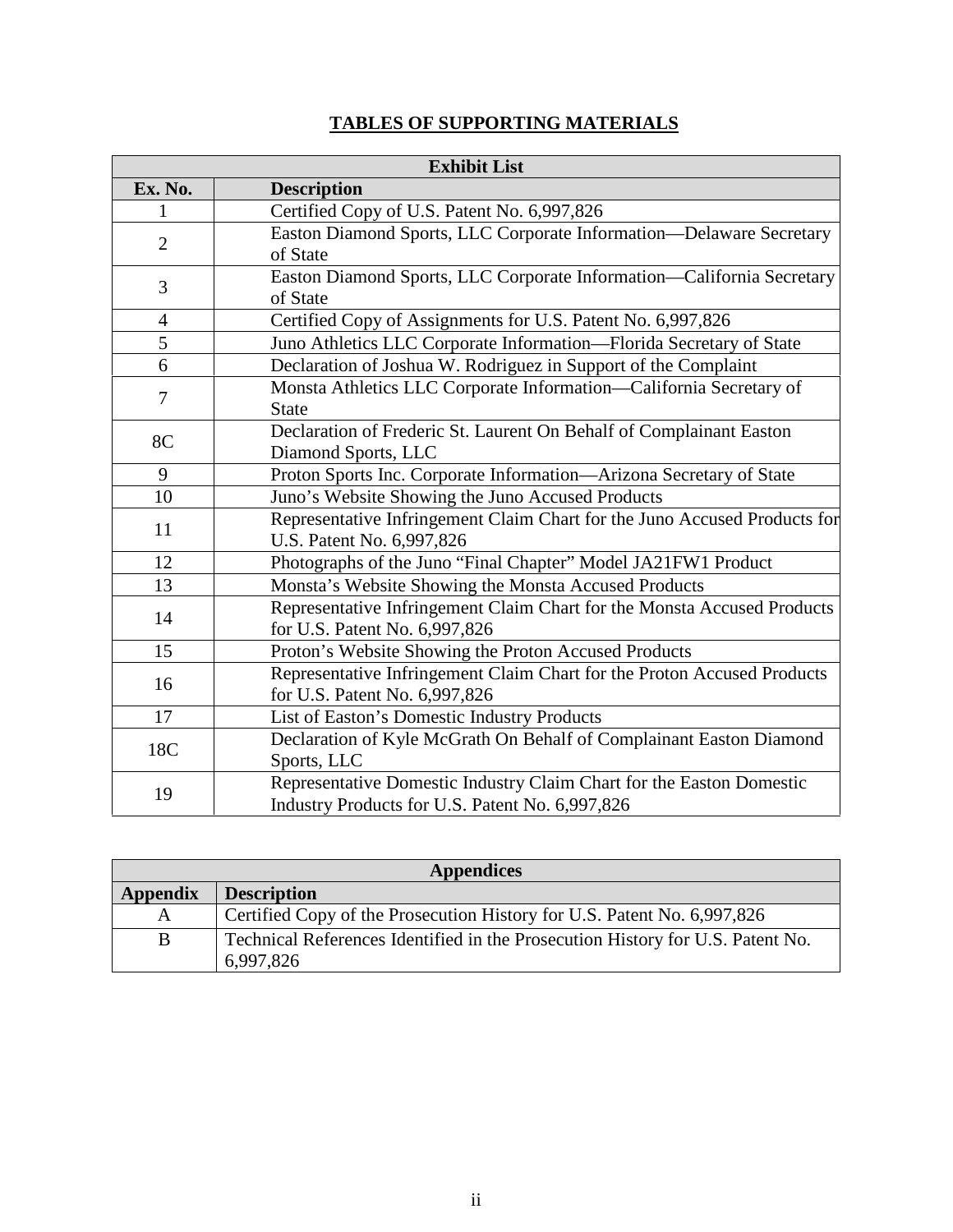### **I. INTRODUCTION**

1. Complainant Easton Diamond Sports, LLC ("Easton" or "Complainant") is one of the most iconic and recognizable brands in baseball and softball equipment. Easton's commitment to innovation and game-changing technologies propelled it to the forefront of the baseball and softball bat industry, including breakthrough technologies with aluminum and composite materials. This case is about protecting Easton's technological innovations embodied in Easton's composite bats, and prohibiting unlicensed, foreign bat manufacturers from unlawfully using Easton's groundbreaking technology in their own bats.

2. Easton respectfully files this Complaint and requests that the United States International Trade Commission ("Commission" or "ITC") institute an investigation under Section 337 of the Tariff Act of 1930, as amended, 19 U.S.C. § 1337 ("Section 337"), based on the unlawful and unauthorized importation into the United States, sale for importation into the United States, or sale with the United States after importation, of certain composite baseball and softball bats and components thereof (the "Accused Products") by Proposed Respondents, Juno Athletics LLC ("Juno"), Monsta Athletics LLC ("Monsta"), and Proton Sports Inc. ("Proton") (collectively, the "Proposed Respondents").

3. The Proposed Respondents have engaged in unfair acts in violation of Section  $337(a)(1)(B)$  through, and in connection with, the unauthorized and unlawful importation into the United States, sale for importation into the United States, or sale within the United States after importation of Accused Products that infringe one or more of claims 1, 2, 3, 4, 5, 9, 10, 11, 12, 14, 15, 18, and 19 of United States Patent No. 6,997,826 (the "'826 Patent") (the "Asserted Patent"). A certified copy of the '826 Patent is attached to this Complaint as Exhibit 1.

4. Table 1 below summarizes the asserted claims for infringement: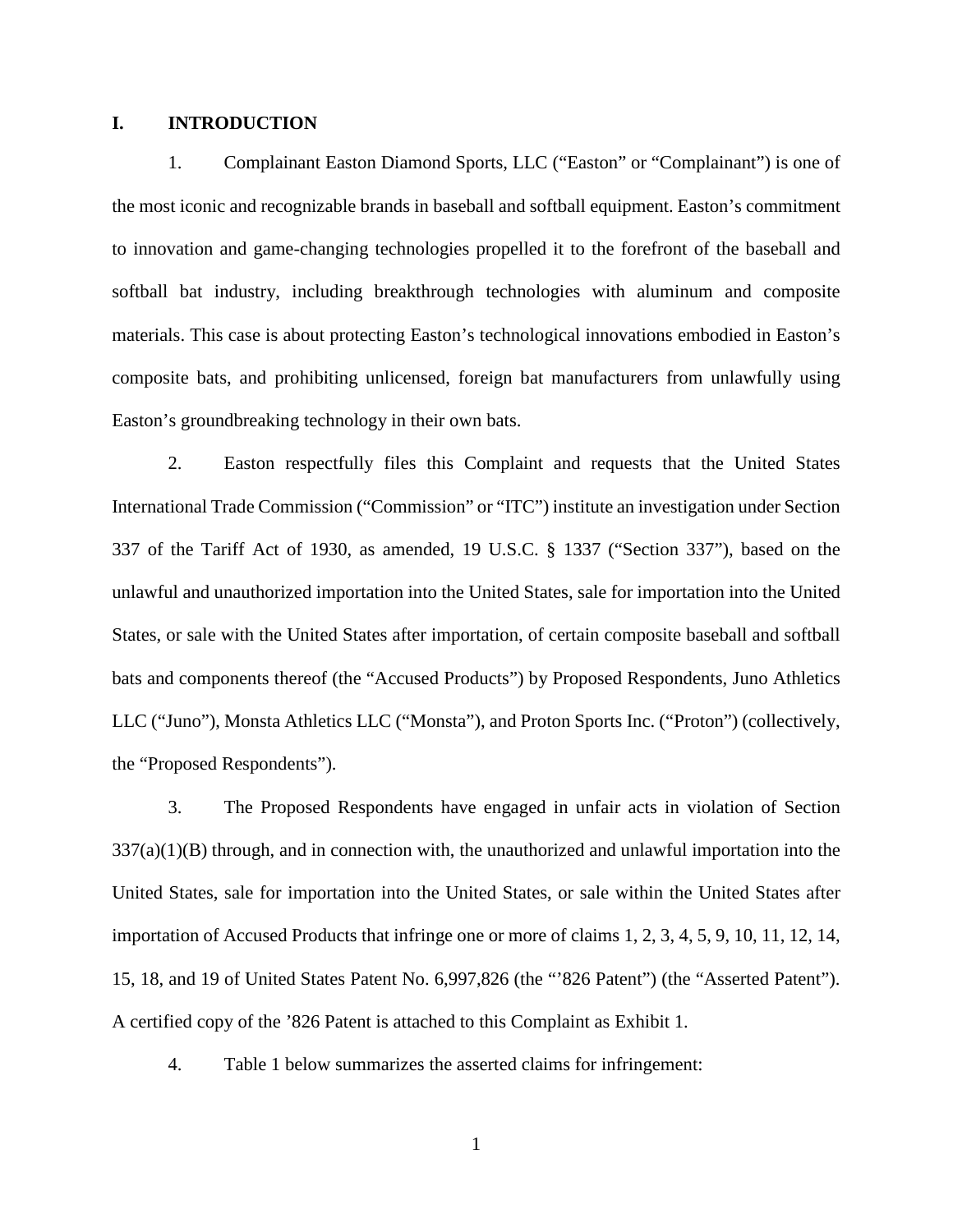| Table 1                   |                                                 |  |  |
|---------------------------|-------------------------------------------------|--|--|
| <b>U.S. Patent Number</b> | <b>Asserted Claims</b> <sup>1</sup>             |  |  |
| '826 Patent               | 1, 2, 3, 4, 5, 9, 10, 11, 12, 14, 15, 18,<br>19 |  |  |

5. The Proposed Respondents manufacture abroad, import, sell for importation, and/or sell after importation into the United States infringing products, as detailed below in Sections VI and VII.

6. As required by Section 337(a)(2)-(3), an industry exists in the United States relating to articles protected by Easton's '826 Patent. Easton's domestic activities and investments with respect to composite baseball and softball bats protected by the Asserted Patent include, among other things, significant investments in research and development, engineering, product design and sustaining engineering, testing, and warranty and repair.

7. Easton seeks as relief permanent limited exclusion orders ("LEO") under Section 337(d) that bar from entry into the United States certain composite baseball and softball bats and components thereof that infringe any claim of the Asserted Patent and are manufactured abroad, imported, sold for importation into the United States, or sold within the United States after importation by or on behalf of the Proposed Respondents, their subsidiaries, related companies, and agents in violation of Section 337.

8. Easton further seeks permanent cease-and-desist orders ("CDO") under Section 337(f) against the Proposed Respondents, their affiliates, subsidiaries, successors, or assigns that prohibit the sale, offer for sale, advertising, marketing, packaging, distribution, warehousing, maintenance of inventory, or solicitation of any sale of imported Accused Products that infringe the Asserted Patent.

<sup>&</sup>lt;sup>1</sup> Independent claims are in bold.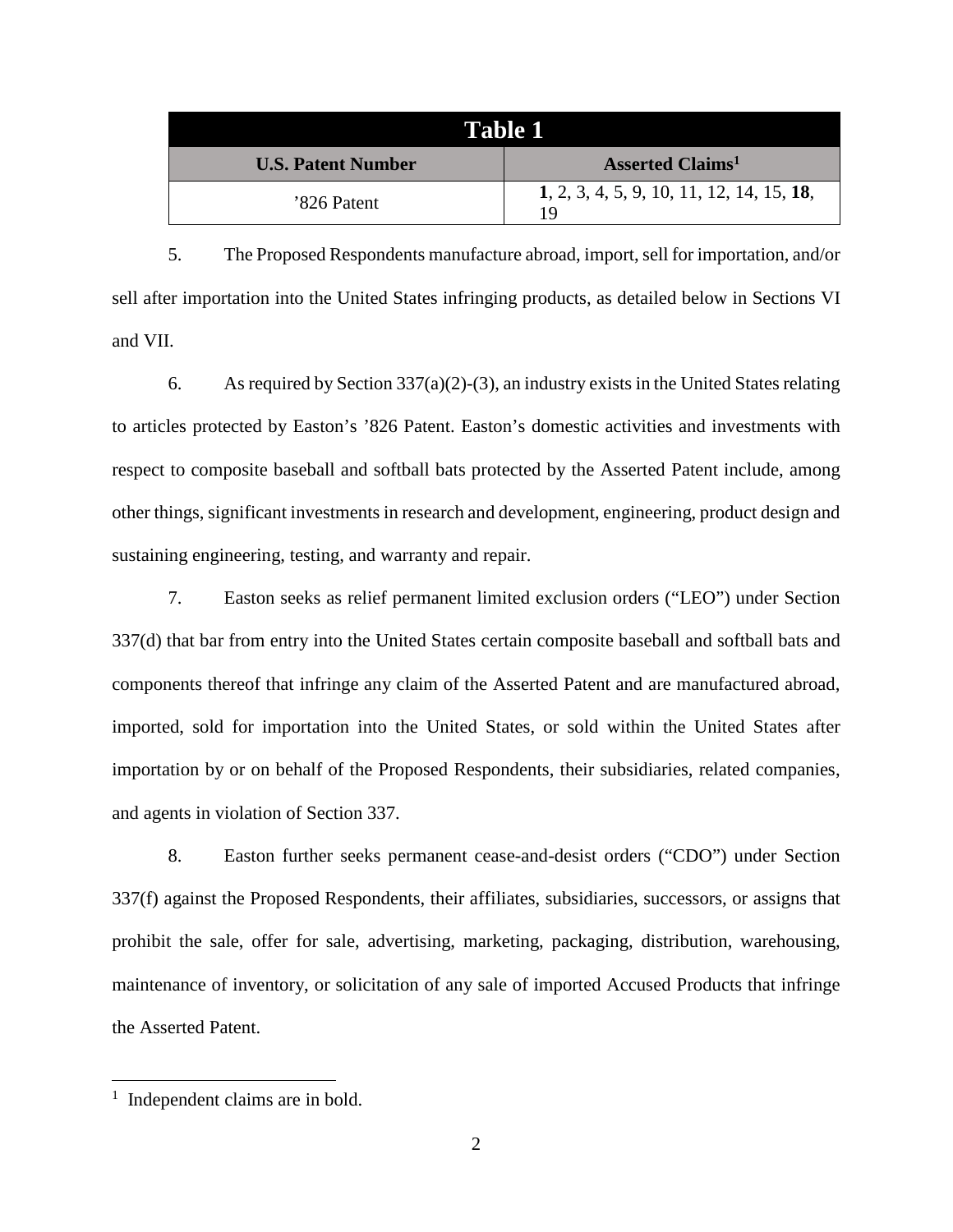9. Easton further seeks the imposition of a bond under Section 337(j) that covers the importation, sale, or other transfer of the Accused Products that infringe one or more claims of the Asserted Patent during the 60-day Presidential review period to prevent further injury to Easton's domestic industry resulting from the Proposed Respondents' violation of Section 337.

## **II. THE COMPLAINANT**

10. Complainant Easton Diamond Sports, LLC is a Delaware limited liability company having an address of 3500 Willow Lane, Thousand Oaks, California 91361. (Exs. 2-3.)

11. Easton is the owner of all substantial rights in the Asserted Patent through a patent assignment. (*See* Ex. 4.)

#### **III. THE PROPOSED RESPONDENTS**

#### **A. Juno Athletics LLC**

12. Respondent Juno is a limited liability company organized under the laws of Florida and maintains its principal place of business at 1000 Williams Boulevard, Unit 2703, Aventura, Florida 33160. (Ex. 5.)

13. On information and belief, Juno manufactures abroad, imports, offers for sale, sells for importation in the United States, and/or sells within the United States after importation the Accused Products that infringe one or more claims of the Asserted Patent, including through the internet. (Ex. 6 at ¶¶ 2-5, 8-12.)

#### **B. Monsta Athletics LLC**

14. Respondent Monsta is a limited liability company organized under the laws of California and maintains its principal place of business at  $1090\,5^{th}$  Street, Suite 115, Calimesa, California 92320. (Ex. 7.)

15. On information and belief, Monsta manufactures abroad, imports, offers for sale, sells for importation in the United States, and/or sells within the United States after importation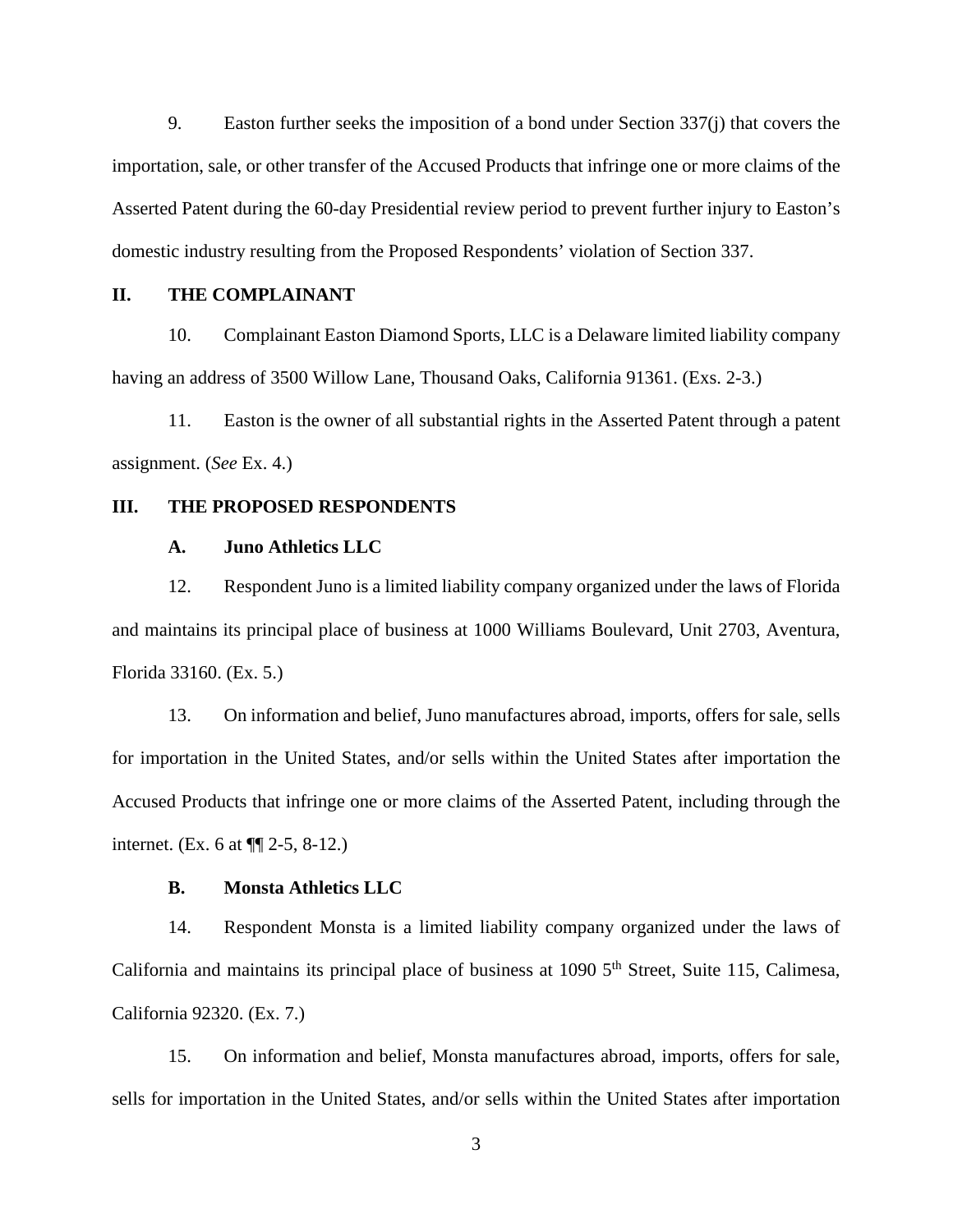the Accused Products that infringe one or more claims of the Asserted Patent, including through the internet. (Ex. 6 at  $\P$ [ 13-15; Ex. 8 at  $\P$ [ 46-47.)

#### **C. Proton Sports Inc**.

16. Respondent Proton is a corporation organized under the laws of Arizona and maintains its principal place of business at 7904 East Chaparral Road, Suite A110, Scottsdale, Arizona 85250. (Ex. 9.)

17. On information and belief, Proton manufactures abroad, imports, offers for sale, sells for importation in the United States, and/or sells within the United States after importation the Accused Products that infringe one or more claims of the Asserted Patent, including through the internet. (Ex. 6 at  $\P$  6-7, 16-18.)

## **IV. TECHNOLOGY AND PRODUCTS AT ISSUE**

18. The Asserted Patent is fundamental to a revolutionary new design for baseball and softball bats that achieve better and more consistent performance (as measured by hitting distance), while being less costly to manufacture.

19. Pursuant to Commission Rules 210.10(b)(1) and 210.12(a)(12), in plain English, the category of accused products are composite baseball and softball bats having a barrel formed by more than one cylindrical layer of material.

20. Over the past few decades, the technology behind the construction of non-wooden bats for use in baseball and softball has increased exponentially in terms of the materials used to create the bats, and now, in the advanced methods for design and construction of bats embodied in the '826 patent. Initially, non-wooden bats, *i.e.*, bats made from aluminum alloys, composite materials, or combinations thereof, consisted of a barrel having a single member or wall (*i.e.*, "single walled bats"). However, in the mid-1990s, "double-walled" bats were created, designed by inserting a sleeve, body, shell, or frame into the barrel portion of a single-walled bat. While these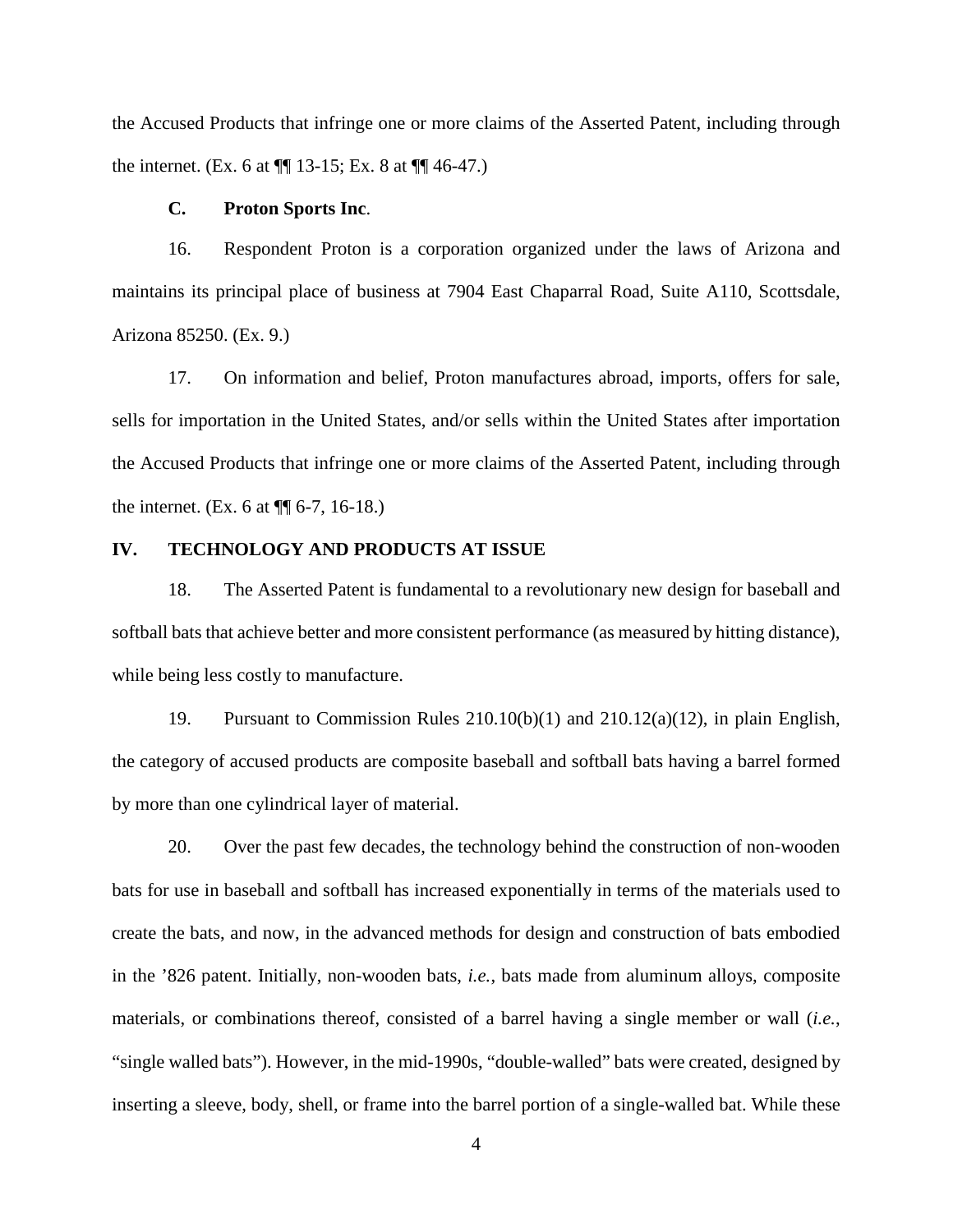bats improved performance, the engineering principles behind this advancement were not disclosed or fully understood in the art. Moreover, these double-walled bats were costly to manufacture. The inventors of the '826 Patent, however, fully appreciated the engineering principle known as "bending theory," and applied it to invent a new design for bats. This new design substantially improved the cost to manufacture bats. It also improved the performance of double-walled bats. Finally, these inventors and their new design also pioneered multi-walled bats, which managed to increase performance even further.

### **V. THE '826 PATENT<sup>2</sup>**

#### **A. Identification and Patent Ownership**

21. United States Patent No. 6,997,826 is entitled "Composite Baseball Bat" and issued on February 14, 2006 to co-inventors Terrance W. Sutherland, Stephen Fitzgerald, and Frederic St. Laurent. (Ex. 1.) The '826 Patent issued from Application No. 10/383,242, which was filed March 7, 2003. The application was subject to prior publication as US 2004/1076197 A1 on September 9, 2004. The '826 Patent has nineteen claims, including two independent claims and seventeen dependent claims.

22. The '826 Patent expires on March 7, 2023.

23. Easton owns by assignment the entire right, title, and interest in and to the '826 Patent. (Ex. 4).

24. A certified copy of the '826 Patent is attached to this Complaint as Exhibit 1. Pursuant to Commission Rule  $210.12(c)(1)$ , this Complaint is filed with an electronic certified

 $2$  The descriptions and any other non-technical descriptions of the Asserted Patent within this Complaint are for illustrative purposes only. Nothing in this Complaint is intended to express, either implicitly or explicitly, any position regarding the proper construction or scope of any claim of the Asserted Patent.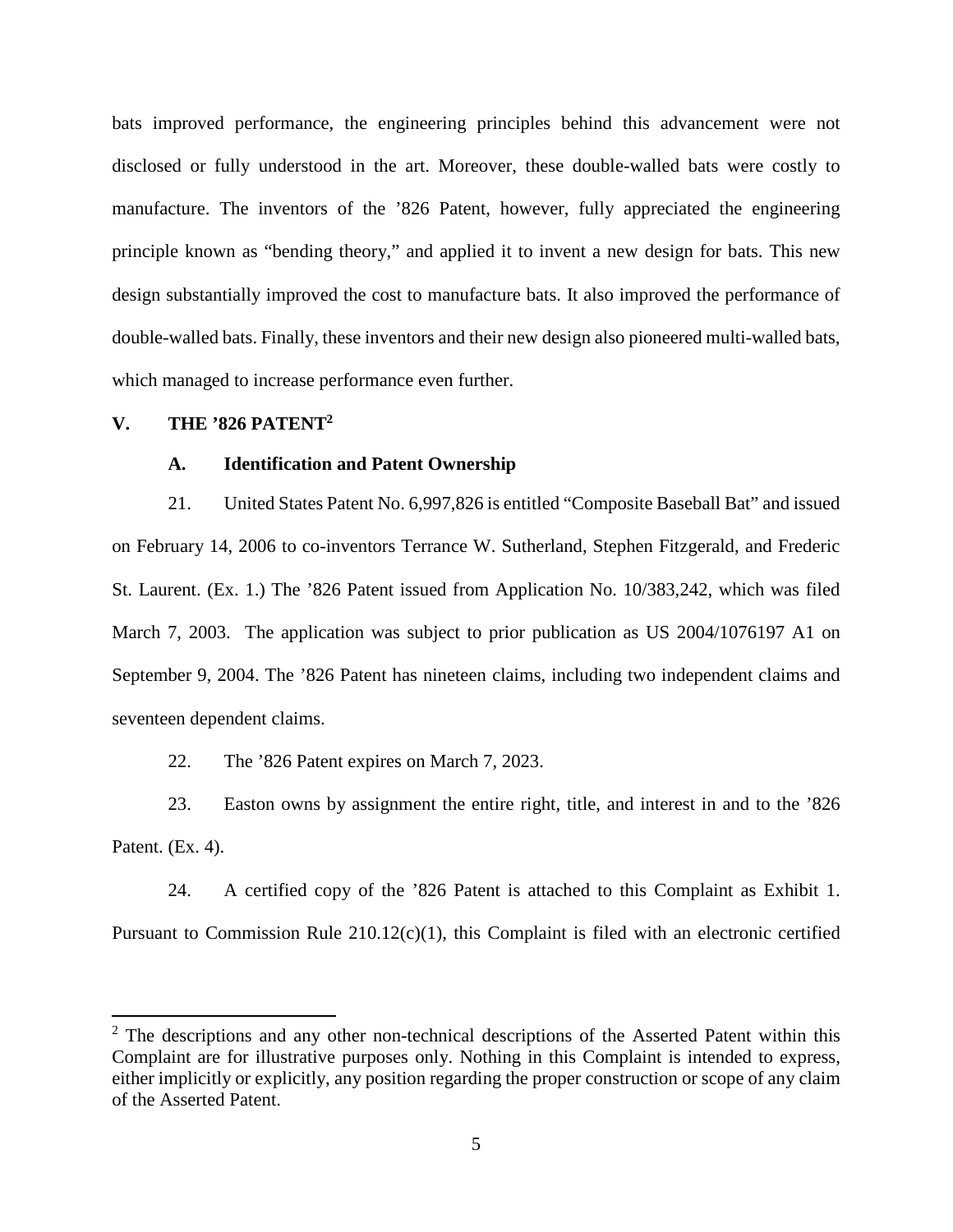copy of the prosecution history of the '826 Patent as Appendix A. Pursuant to Commission Rule 210.12(c)(2), this Complaint is also filed with an electronic copy of each technical reference identified in the prosecution history of the '826 Patent as Appendix B.

#### **B. Non-Technical Description of the Patented Invention**

25. The '826 Patent generally discloses and claims bats for use in baseball and softball with an elongated handle portion, a tapered midsection, and a barrel portion used for striking the baseball or softball. This barrel portion improves on the prior art by creating a new design for the barrel that allows for multiple structural layers (*i.e.*, multi-walled bats), which both improves hitting performance and is less costly to manufacture.

### **C. Foreign Counterparts**

26. Pursuant to Commission Rule  $210.12(a)(9)(v)$ , to the best of Easton's knowledge, information, and belief, there are currently no foreign patents or patent applications corresponding to the '826 Patent.

#### **D. Licenses**

27. Pursuant to Commission Rule 210.12(a)(9)(iii), there are no licensees to the '826 Patent.

## **VI. UNLAWFUL AND UNFAIR ACTS OF PROPOSED RESPONDENTS—PATENT INFRINGEMENT**

28. On information and belief, the Proposed Respondents have engaged in unlawful and unfair trade practices, including importation into the United States, sale for importation into the United States, and/or sale within the United States after importation of certain composite baseball and softball bats and components thereof that infringe one or more asserted claims of the Asserted Patent. The Proposed Respondents' activities constitute a violation of Section 337.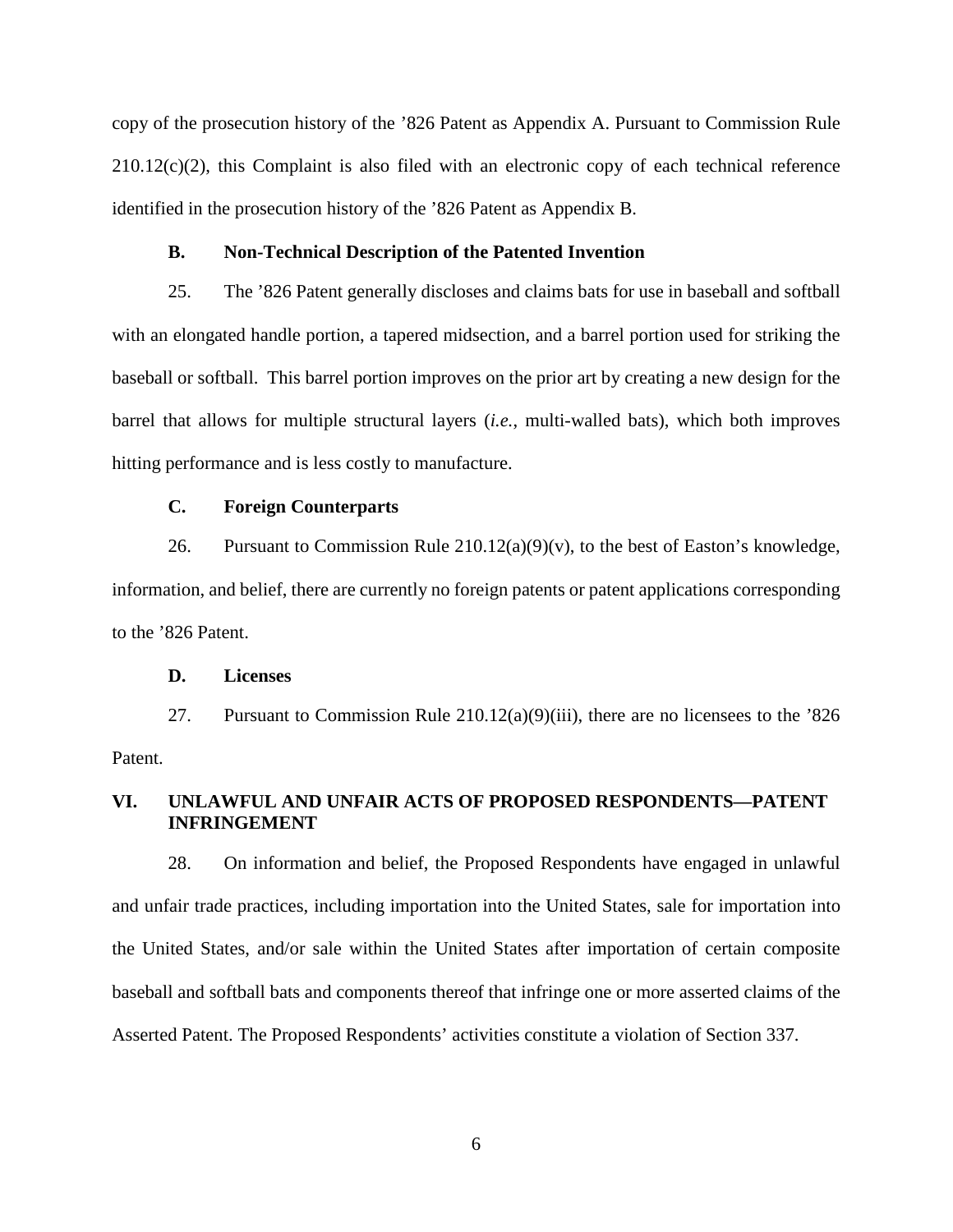#### **A. Juno**

29. The Accused Juno Products are composite baseball and softball bats and components thereof that infringe certain claims of the Asserted Patent, including, but not limited to: (1) 12.25" Juno "Cali Love" UTH 47 USSSA; (2) 12.25" Juno "Cali Love PT" UTH 37 USSSA; (3) 12.75" Juno "MR-2 PT" UTH 37 USSSA; (4) 12.75" Juno "MR-2 PT" UTH 47 USSSA; (5) 12.5" Juno Athletics "Arma Letale" SSUSA; (6) 12" Juno Athletics "MK-18" UTH 43 USSSA; (7) 12" Juno Athletics "MK-18" UTH 33 USSSA; (8) 13" Juno "The Final Chapter" UTH33 USSSA; (9) 13" Juno "The Final Chapter" UTH43 USSSA; (10) 12.5" Juno "MR-1" UTH 43 USSSA; and (11) 12.5" Juno "MR-1" UTH 33 USSSA. (Ex. 10.) On information and belief, these composite baseball and softball bats and components thereof are manufactured outside the United States, shipped and/or imported into the United States, and sold in the United States either before or after importation by Juno. On information and belief, additional instances of infringement, importation, and sale of certain composite baseball and softball bats and components thereof will be obtained from Juno during discovery.

30. On information and belief, Juno has infringed and continues to infringe at least the asserted claims of the Asserted Patent as set forth in Table 1 above. On information and belief, Juno infringes the asserted claims of the Asserted Patent literally and/or under the doctrine of equivalents by importing or having imported into the United States products that infringe and by selling in the United States after importation products that infringe. Juno infringes the asserted claims under  $337(a)(1)(B)(i)$ .

31. On information and belief, Juno directly infringes, literally or under the doctrine of equivalents, at least claims 1-5, 9-12, 14, 15, 18, and 19 of the '826 Patent by importing or having imported into the United States, selling for importation into the United States, and/or selling within the United States after importation composite baseball and softball bats and components thereof.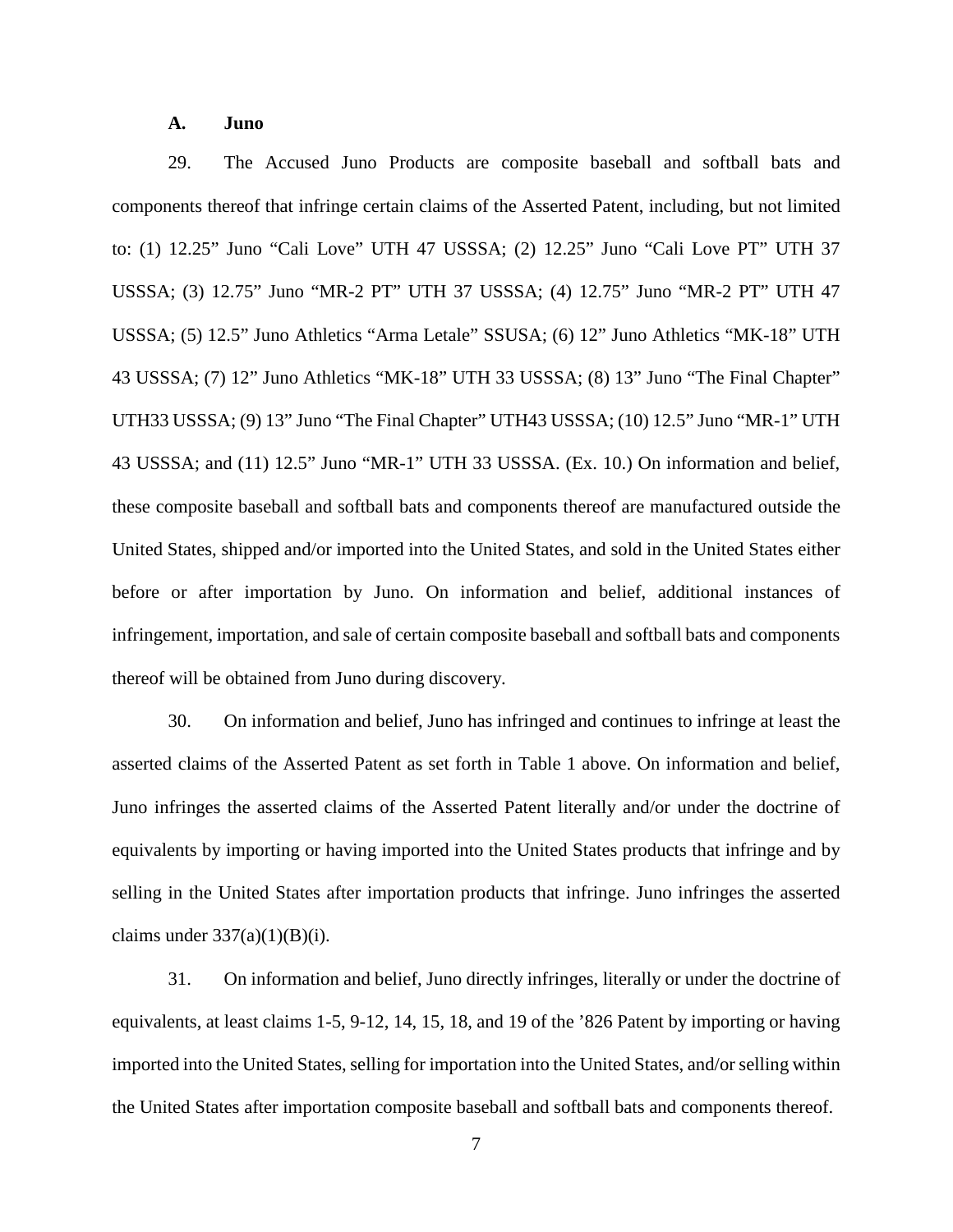32. A chart that applies independent claims 1 and 18 of the '826 Patent to a representative Juno Accused Product, the Juno "Final Chapter" Model JA21FW1Product, is attached as Exhibit 11. Photographs of the physical representative Juno Accused Product that infringes the '826 Patent are also included in Exhibit 12. Photographs of the accused Juno "MR-1" UTH 43 USSSA Softball Bat product that Easton procured through counsel are attached as Exhibit C to Exhibit 6. Images of additional Juno Accused Products as shown on Juno's website are attached as Exhibit 10.

#### **B. Monsta**

33. The Accused Monsta Products are composite baseball and softball bats and components thereof that infringe certain claims of the Asserted Patent, including but not limited to: (1) 2021 USA/ASA 2500 Monsta Athletics 25oz Boogster LC; (2) 2021 USA/ASA 3500 Monsta Athletics 25oz Boogster LC; (3) 2021 USA/ASA Gold Dropping Bombs on Cancer 1 Piece; (4) 2021 USA/ASA Slowpitch "Tomahawk" 1 Piece; (5) 2022 USA/ASA Monsta Athletics Wood Grain Sinister; (6) 2020 Monsta Athletics USA/ASA Signature Border Battle USA Hype; (7) 2020 USA/ASA Monsta Athletics NAGAAA LC—2 Piece FIB Technology; (8) 2021 Monsta Athletics USA Softball Slow Pitch Carl Pegnatori Signature "G.O."; (9) 2021 Monsta Athletics USA/ASA Softball Ryan Dacko Signature DNA Legacy; (10) 2021 USA/ASA Gold Dropping Bombs on Cancer 2 Piece LC; (11) 2021 USA/ASA Jerrad Messersmith Signature "SKUD"; (12) 2021 USA/ASA Monsta Athletics Fallout LC; (13) 2021 USA/ASA Monsta Athletics Torch LC; (14) 2021 USA/ASA Slowpitch "Tomahawk" 2-Piece; (15) 2022 USA/ASA Monsta Athletics Wood Grain Black Sheep Balanced; (16) 2022 USA/ASA Monsta Athletics Wood Grain Black Sheep End Load; and (17) Model 20SPBBA2: Bryson Brave Leukemia Awareness Product. (Exs. 13-14.) On information and belief, these composite baseball and softball bats and components thereof are manufactured outside the United States, shipped and/or imported into the United States,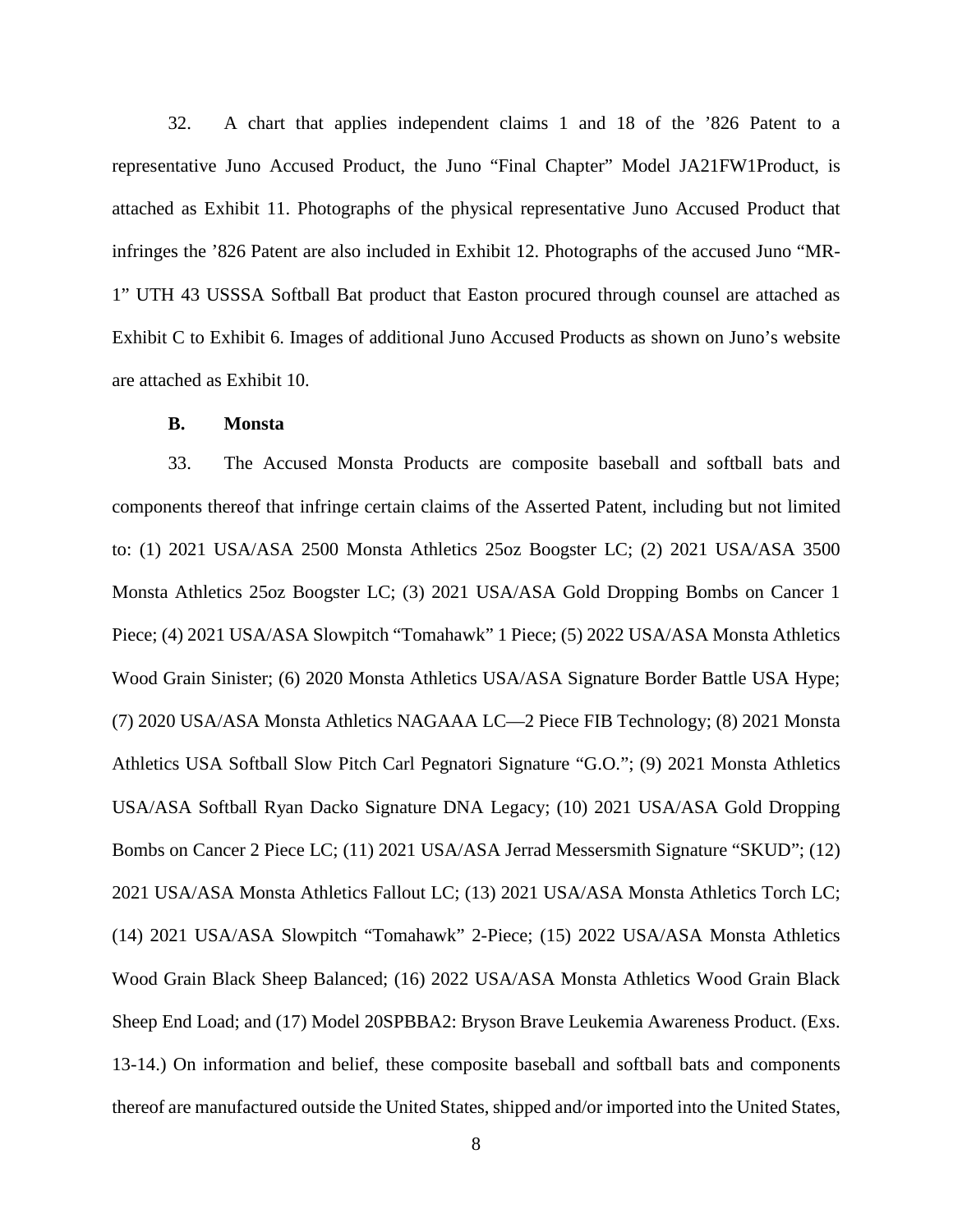and sold in the United States either before or after importation by Monsta. On information and belief, additional instances of infringement, importation, and sale of certain composite baseball and softball bats and components thereof will be obtained from Monsta during discovery.

34. On information and belief, Monsta directly infringes, literally or under the doctrine of equivalents, at least claims 1-5, 9-12, 14, 15, 18, and 19 of the '826 Patent by importing or having imported into the United States, selling for importation into the United States, and/or selling within the United States after importation composite baseball and softball bats and components thereof.

35. A chart that applies independent claims 1 and 18 of the '826 Patent to a representative Monsta Accused Product, the Monsta Model 20SPBBA2: Bryson Brave Leukemia Awareness Product, is attached as Exhibit 14. Photographs of the physical representative Monsta Accused Product that infringes the '826 Patent are also included in Exhibit 14 and Exhibit B to the declaration of Frederic St. Laurent. (*See* Ex. 8C.) Images of additional Monsta Accused Products as shown on Monsta's website are attached as Exhibit 13.

#### **C. Proton**

36. The Accused Proton Products are composite baseball and softball bats and components thereof that infringe certain claims of the Asserted Patent, including but not limited to: (1) Series One USSSA 240—Balanced; (2) Series One USSSA 240—Endload; (3) Series One Senior SSUSA—Balanced; and (4) Series One Senior SSUSA—Endload. (Ex. 15.) On information and belief, these composite baseball and softball bats and components thereof are manufactured outside the United States, shipped and/or imported into the United States, and sold in the United States either before or after importation by Proton. On information and belief, additional instances of infringement, importation, and sale of certain composite baseball and softball bats and components thereof will be obtained from Proton during discovery.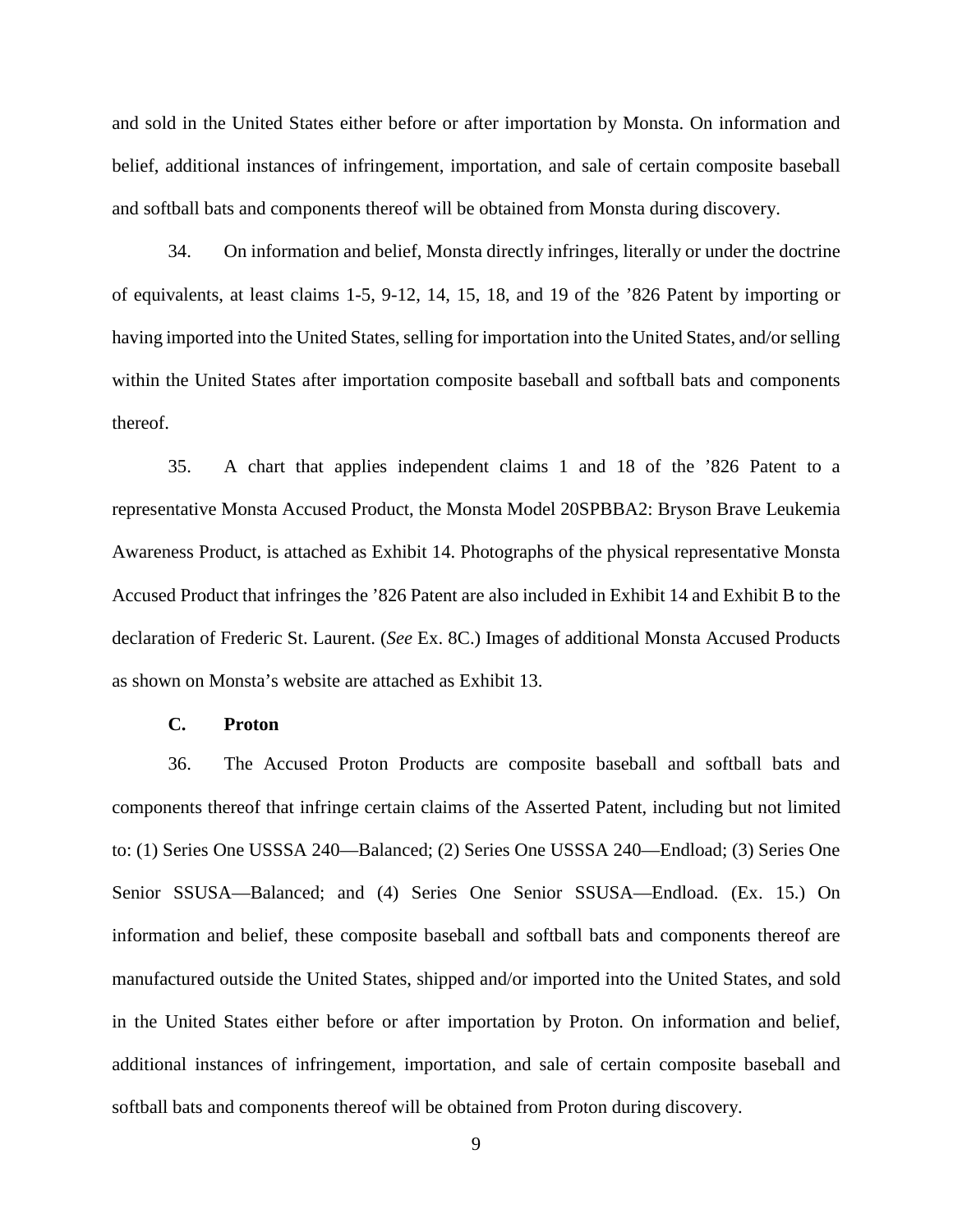37. On information and belief, Proton directly infringes, literally or under the doctrine of equivalents, at least claims 1-5, 9-12, 14, 15, 18, and 19 of the '826 Patent by importing or having imported into the United States, selling for importation into the United States, and/or selling within the United States after importation composite baseball and softball bats and components thereof.

38. A chart that applies independent claims 1 and 18 of the '826 Patent to a representative Proton Accused Product, the Proton Series One, is attached as Exhibit 16. Photographs of the physical representative Proton Accused Product that infringes the '826 Patent are also included in Exhibit 16. Photographs of the accused Proton Series One product that Easton procured through counsel are attached as Exhibit F to the declaration of Joshua W. Rodriguez. (*See*  Ex. 6.)

### **VII. SPECIFIC INSTANCES OF UNFAIR IMPORTATION AND SALE**

39. On information and belief, Proposed Respondents are importing and will continue to import, sell for importation, and/or sell within the United States after importation certain composite baseball and softball bats that infringe one or more claims of the Asserted Patent.

40. Easton has obtained in the United States representative samples of Proposed Respondents' Accused Products as described in Exhibits 6 and 8C. Specific instances of importation, sale for importation, and/or sale within the United States after importation of Accused Products by each of the Proposed Respondents are set forth below. These examples are exemplary in nature and not intended to restrict the scope of any exclusion order or other remedy the Commission may order.

## **A. Juno**

41. On information and belief, composite baseball and softball bats and components thereof that infringe at least one claim of each Asserted Patent are imported, sold for importation,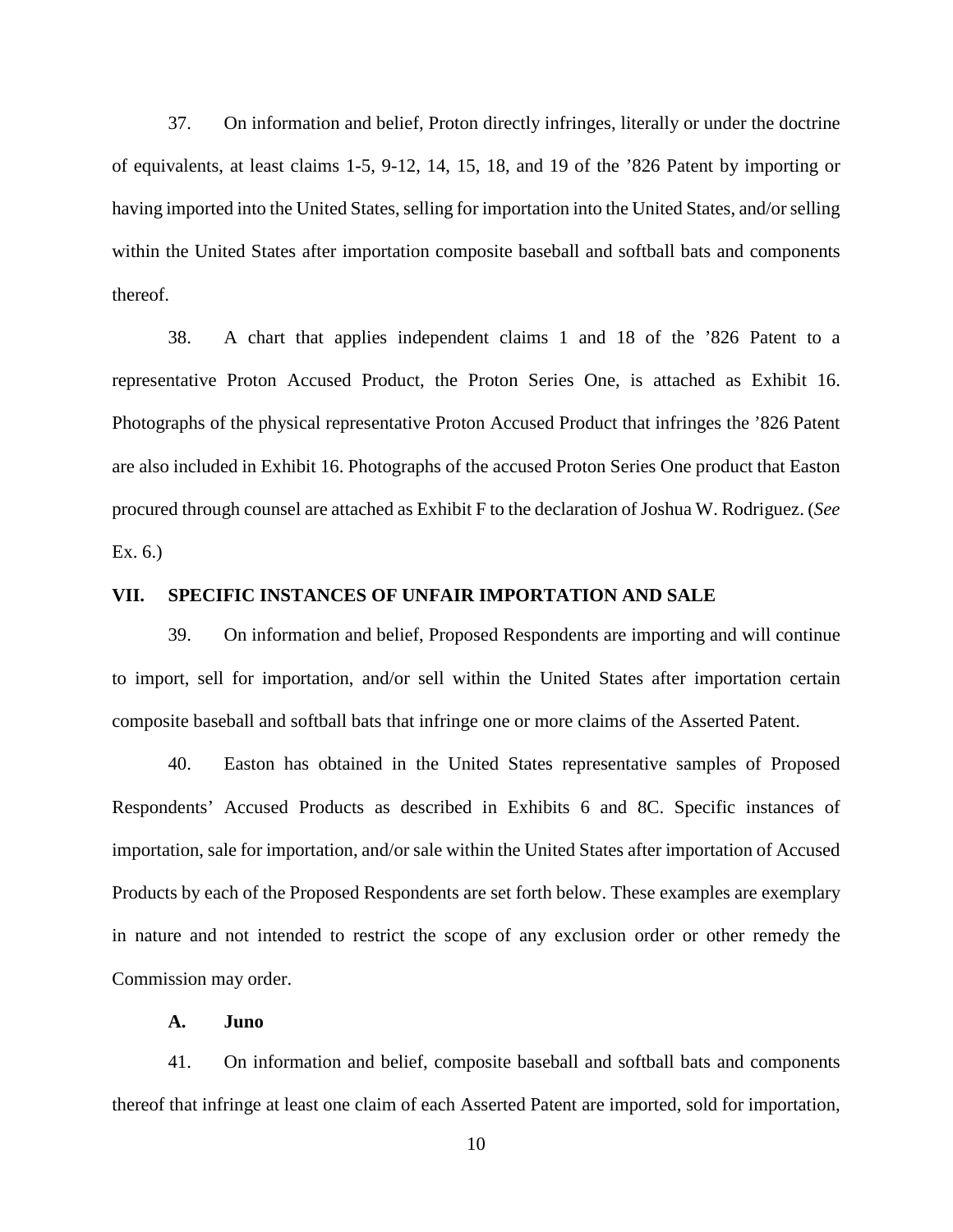and/or sold within the United States after importation by Proposed Respondent Juno. The Juno Accused Products were purchased online in the United States from two sources: (1) the "12.5" Juno MR-1 UTH 43 USSSA" product was purchased directly from Juno's website, https://www.junoathletics.com/; and (2) the "2021 Juno Flip Washington The Final Chapter 13" USSSA Softball Bat" was purchased from Headbanger Sports, an online retailer of Juno products, including the Juno Accused Products, from https://www.headbangersports.com/. (Ex. 6 at ¶¶ 2-5, Exs. A-B.) The Juno Accused Products purchased in the United States do not contain any marker on the packaging, shipping documents, or product itself that indicate the country of origin. (Ex. 6 at Ex.  $C$ ).

42. E-mail correspondence with a representative from Headbanger Sports shows that "all Juno bats," including the Juno Accused Products, are "manufactured overseas." (Ex. 6 at Ex. D.) On information and belief, the Juno Accused Products are manufactured abroad and imported as finished products and/or as components and assembled in the United States. (Ex. 8C at ¶¶ 13- 14.) On information and belief, discovery will show that the Juno Accused Products are manufactured overseas and imported, sold for importation, and/or sold within the United States after importation by Proposed Respondent Juno.

#### **B. Monsta**

43. On information and belief, composite baseball and softball bats and components thereof that infringe at least one claim of each Asserted Patent are imported, sold for importation, and/or sold within the United States after importation by Proposed Respondent Monsta. The Monsta Accused Products were obtained in the United States from a USSSA director in California. (Ex. 8C at ¶¶ 46-47.) The Monsta Accused Products obtained in the United States do not contain any marking on the packaging or product itself that indicate the country of origin. (Ex. 8C at Ex. B.)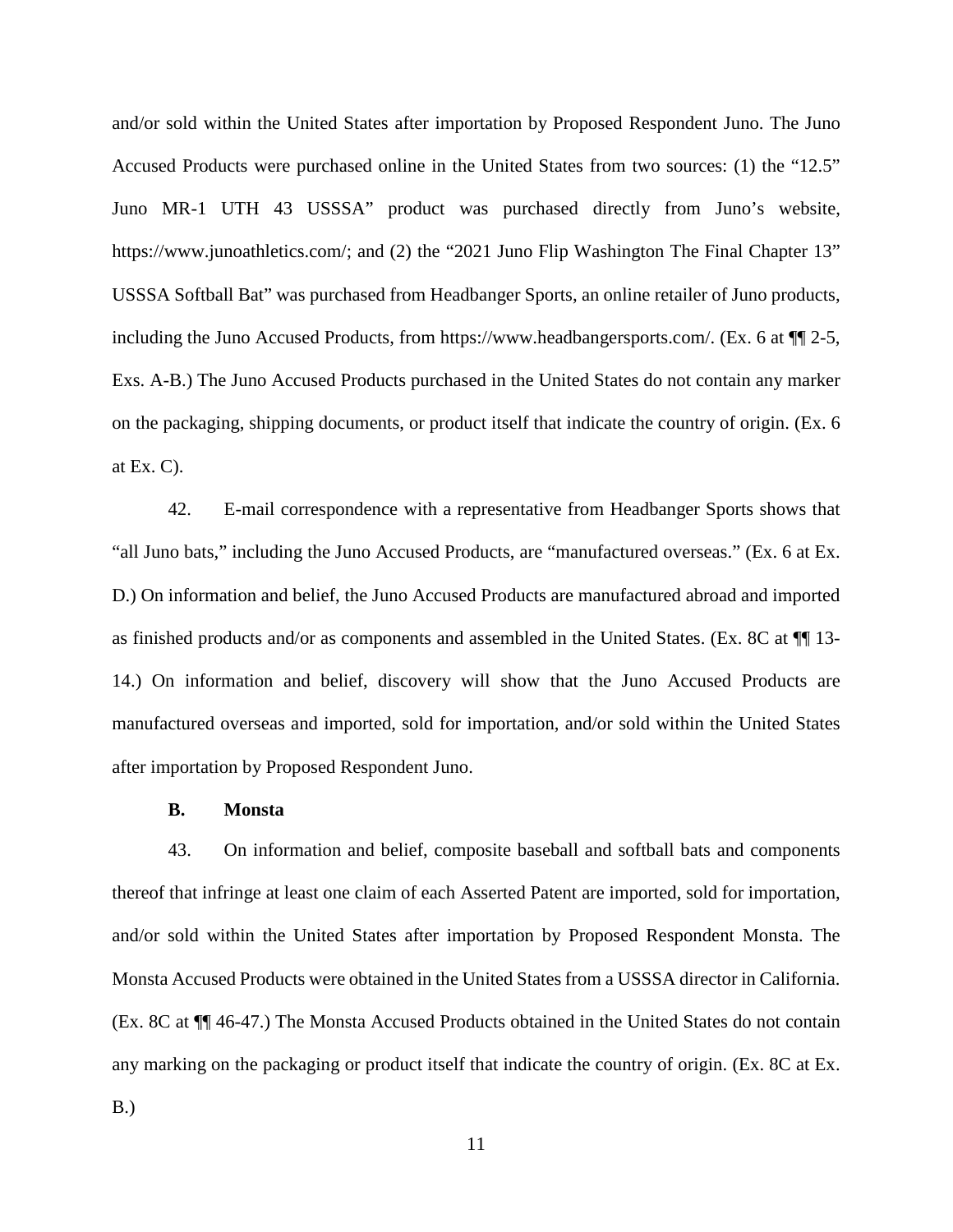44. E-mail correspondence with a Monsta sales representative shows that the Monsta Accused Products are shipped "from overseas," further showing that these products are imported, sold for importation, and/or sold within the United States after importation. (Ex. 6 at Ex. H.) On information and belief, the Monsta Accused Products are manufactured abroad and imported as finished products and/or as components and assembled in the United States. (Ex. 8C at  $\P$  13-14.) On information and belief, discovery will show that the Monsta Accused Products are manufactured overseas and imported, sold for importation, and/or sold within the United States after importation by Proposed Respondent Monsta.

## **C. Proton**

45. On information and belief, composite baseball and softball bats and components thereof that infringe at least one claim of each Asserted Patent are imported, sold for importation, and/or sold within the United States after importation by Proposed Respondent Proton. The Proton Accused Products were purchased online in the United States from Proton's website, https://protonsoftball.com/. The Proton Accused Products purchased in the United States do not contain any marking on the packaging, shipping documents, or product itself that indicate the country of origin. (Ex. 6 at Ex. F.)

46. E-mail correspondence with a Proton representative shows that "pieces of the" Proton Accused Products "come from overseas," further showing that these products are imported, sold for importation, and/or sold within the United States after importation. (Ex. 6 at Ex. I.) On information and belief, the Proton Accused Products are manufactured abroad and imported as finished products and/or as components and assembled in the United States. (Ex. 8C at ¶¶ 13-14.) On information and belief, discovery will show that the Proton Accused Products are manufactured overseas and imported, sold for importation, and/or sold within the United States after importation by Proposed Respondent Proton.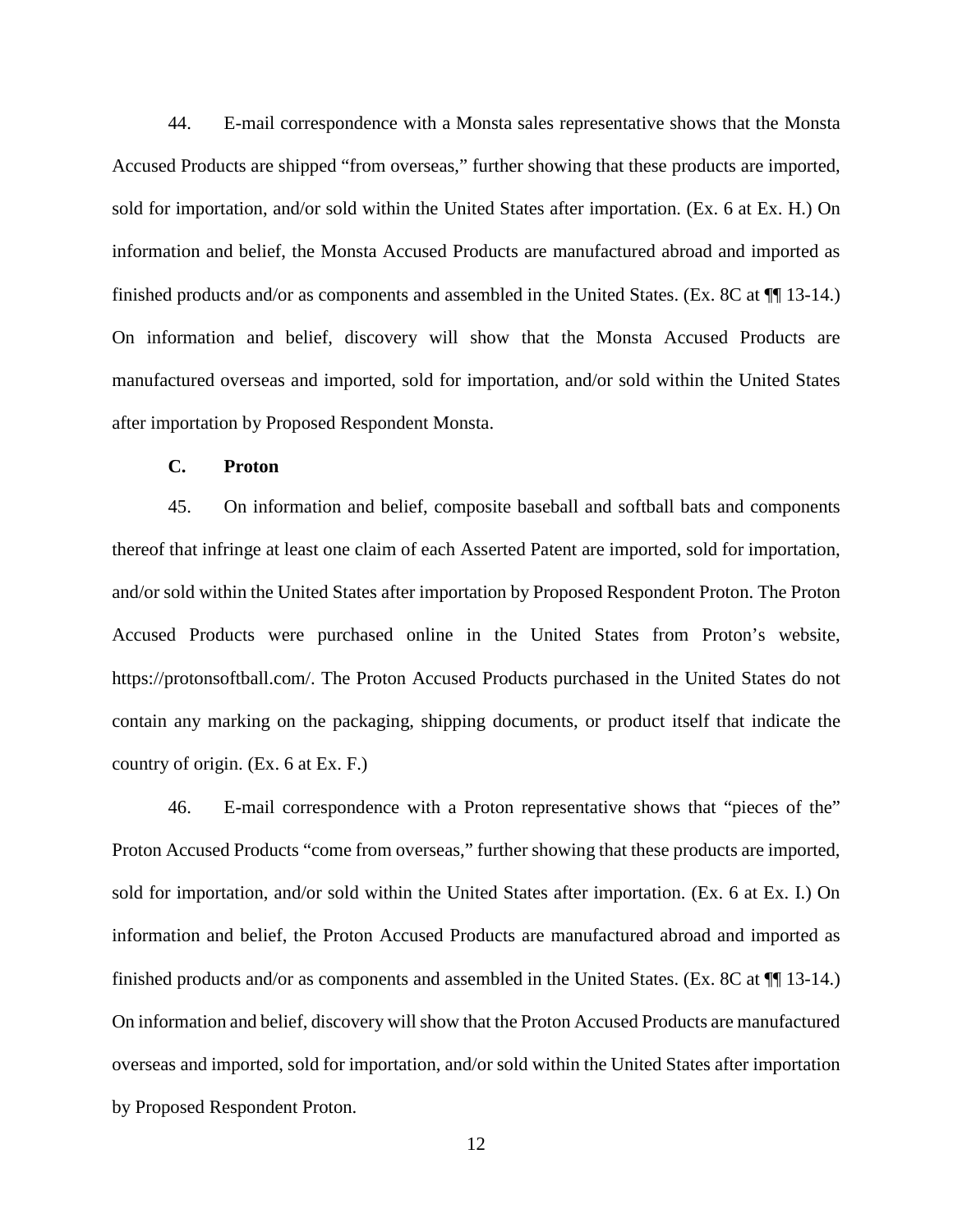#### **VIII. RELATED LITIGATION**

47. On September 24, 2021, Easton filed a complaint against Juno Athletics LLC in the United States District Court for the Southern District of Florida, alleging infringement of the '826 Patent. This action is currently pending.

48. On September 24, 2021, Easton filed a complaint against Monsta Athletics LLC in the United States District Court for the Central District of California, alleging infringement of the '826 Patent. This action is currently pending.

49. On September 24, 2021, Easton filed a complaint against Proton Sports Inc. in the United States District Court for the District of Arizona, alleging infringement of the '826 Patent. This action is currently pending.

## **IX. CLASSIFICATION OF THE ACCUSED PRODUCTS UNDER THE HARMONIZED TARIFF SCHEDULE OF THE UNITED STATES**

50. On information and belief, the infringing Accused Products may be classified under at least the following heading and subheading of the Harmonized Tariff Schedule of the United States ("HTSUS"): 9506.99.1500. These classifications are intended for illustration only and are not intended to restrict the scope of any exclusion order or other remedy ordered by the Commission.

## **X. THE DOMESTIC INDUSTRY**

51. Easton has established a domestic industry, as defined by 19 U.S.C. § 1337(a)(2) and (a)(3)(A), (B), and/or (C) comprising Easton's continuing significant investments in plant and equipment, employment of labor and capital, and substantial investment in the exploitation of the Asserted Patent in the United States, respectively. Easton has engaged in significant and substantial research and development, engineering, and testing activities in the United States relating to products protected by the Asserted Patent. Furthermore, Easton engages in ongoing research and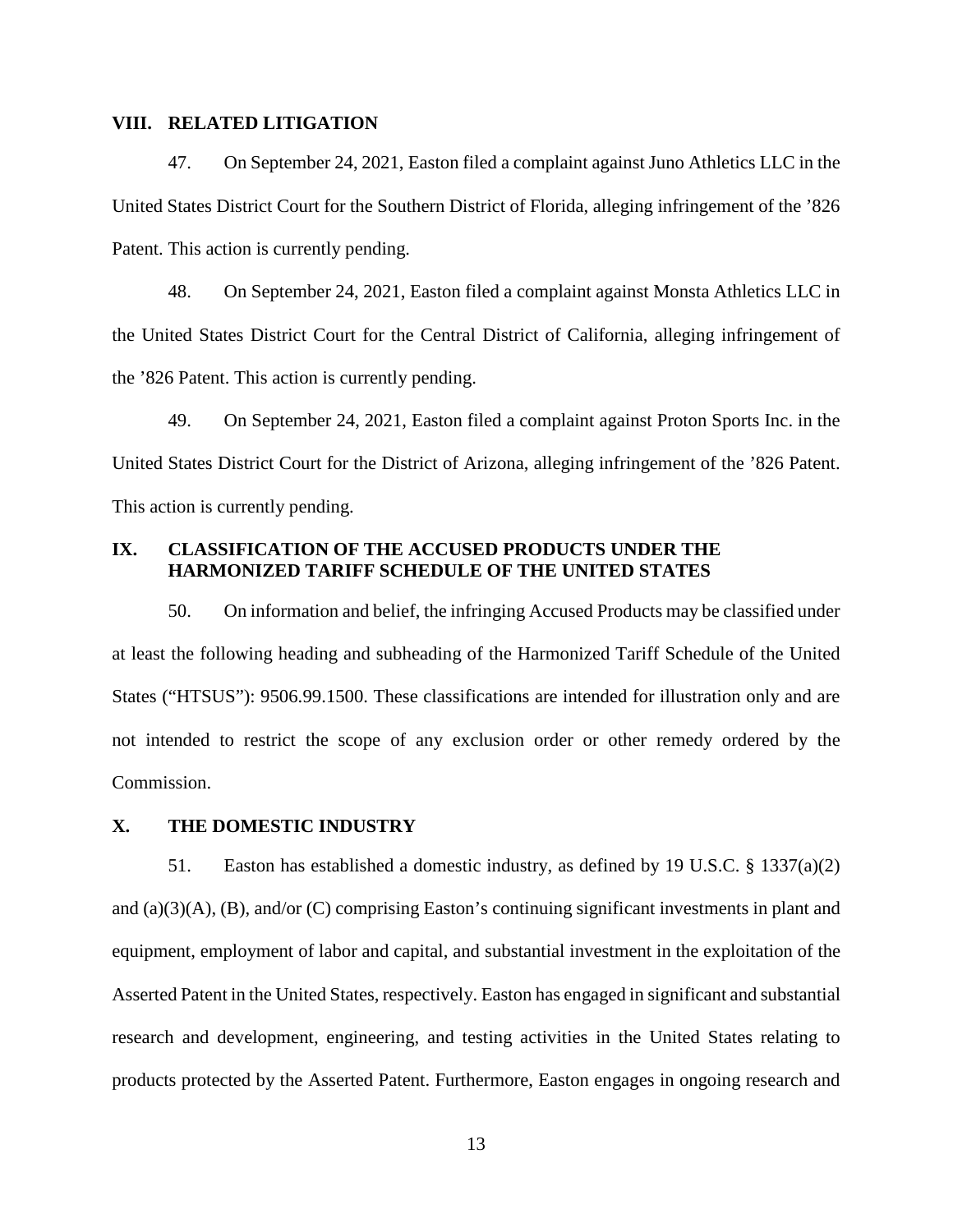development, engineering, and testing activities in the United States related to technologies that improve articles protected by the Asserted Patent. These efforts are the subject of ongoing domestic investments by Easton. Easton has made and continues to make significant and substantial investments related to the Easton products that practice one or more claims of the Asserted Patent (collectively, the "Easton DI Products"). The Easton DI Products that practice the '826 patent are identified in Exhibit 17.

#### **A. Economic Prong**

52. A domestic industry as defined by 19 U.S.C. § 1337(a)(3)(A) exists in the United States with respect to the articles protected by the Asserted Patent. Easton has made and continues to make significant investments in plant and equipment located it its Thousand Oaks, California headquarters with respect to articles protected by the Asserted Patent. Those investments in plant and equipment are dedicated to research and development, engineering, and testing of the Easton DI Products. Easton's DI Products embody the results of research, development, engineering, and testing conducted by Easton. Easton's investments are ongoing and will continue in the years subsequent to the filing of this Complaint.

53. A domestic industry as defined by 19 U.S.C. § 1337(a)(3)(B) exists in the United States with respect to the articles protected by the Asserted Patent. Easton has made and continues to make significant investments in labor and capital with respect to articles protected by the Asserted Patent. Those investments in labor and capital are dedicated to engineers, warranty and repair employees, and other personnel whose activities, in turn, are dedicated to research, development, engineering, testing, and warranty and repair of the Easton DI Products. Easton also has made significant investments in costs associated with certifications required for its composite baseball and softball bats and components thereof, including the Easton DI Products.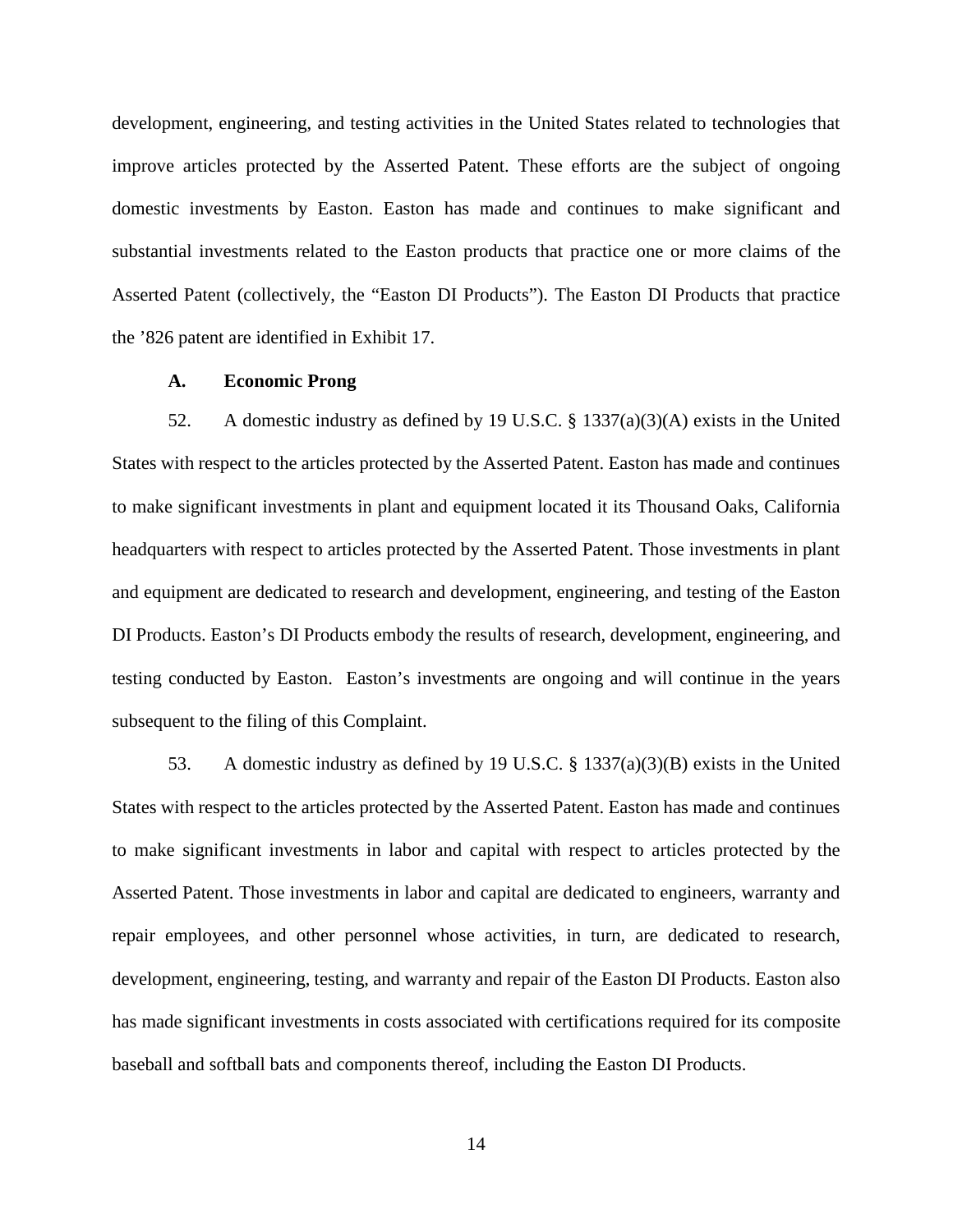54. A domestic industry as defined by 19 U.S.C.  $\S$  1337(a)(3)(C) exists in the United States with respect to the articles protected by the Asserted Patent. Easton's substantial investments in the exploitation of the Asserted Patent in the United States includes research and development, engineering, and testing related to the technology of the Asserted Patent reflected in the Easton DI Products. This includes substantial investments in the design, development, and testing of the Easton DI Products that Easton performs in-house, and substantial investments that Easton spent on third parties for testing the Easton DI Products. Easton has invested in facilities and laboratories located in its Thousand Oaks, California headquarters to support this research, development, engineering, and testing. Easton has invested many thousands of person-hours on researching, developing, engineering, and testing in the exploitation of the Asserted Patent and the Easton DI Products, and continues to invest in ongoing research, development, and testing.

55. Additional details regarding Easton's research and develop, engineering, testing, and warranty and repair activities are provided in the declaration of Frederic St. Laurent, attached as Exhibit 8C. Additional details regarding Easton's sales of the Easton DI Products and U.S. investments and expenditures in research and development, engineering, testing, and warranty and repair activities are provided in the declaration of Kyle McGrath, attached as Exhibit 18C.

#### **B. Technical Prong**

56. The Domestic Industry Products practice at least claims 1-5, 9-12, 14, 15, 18, and 19 of the '826 Patent. A chart that applies independent claims 1 and 18 of the Asserted Patent to an exemplar Easton DI Product is attached as Exhibit 19. Photos of an exemplar Easton DI Product are also found in Exhibit 19.

#### **XI. REQUESTED RELIEF**

WHEREFORE, by reason of the foregoing, Complainant respectfully requests that the United States International Trade Commission: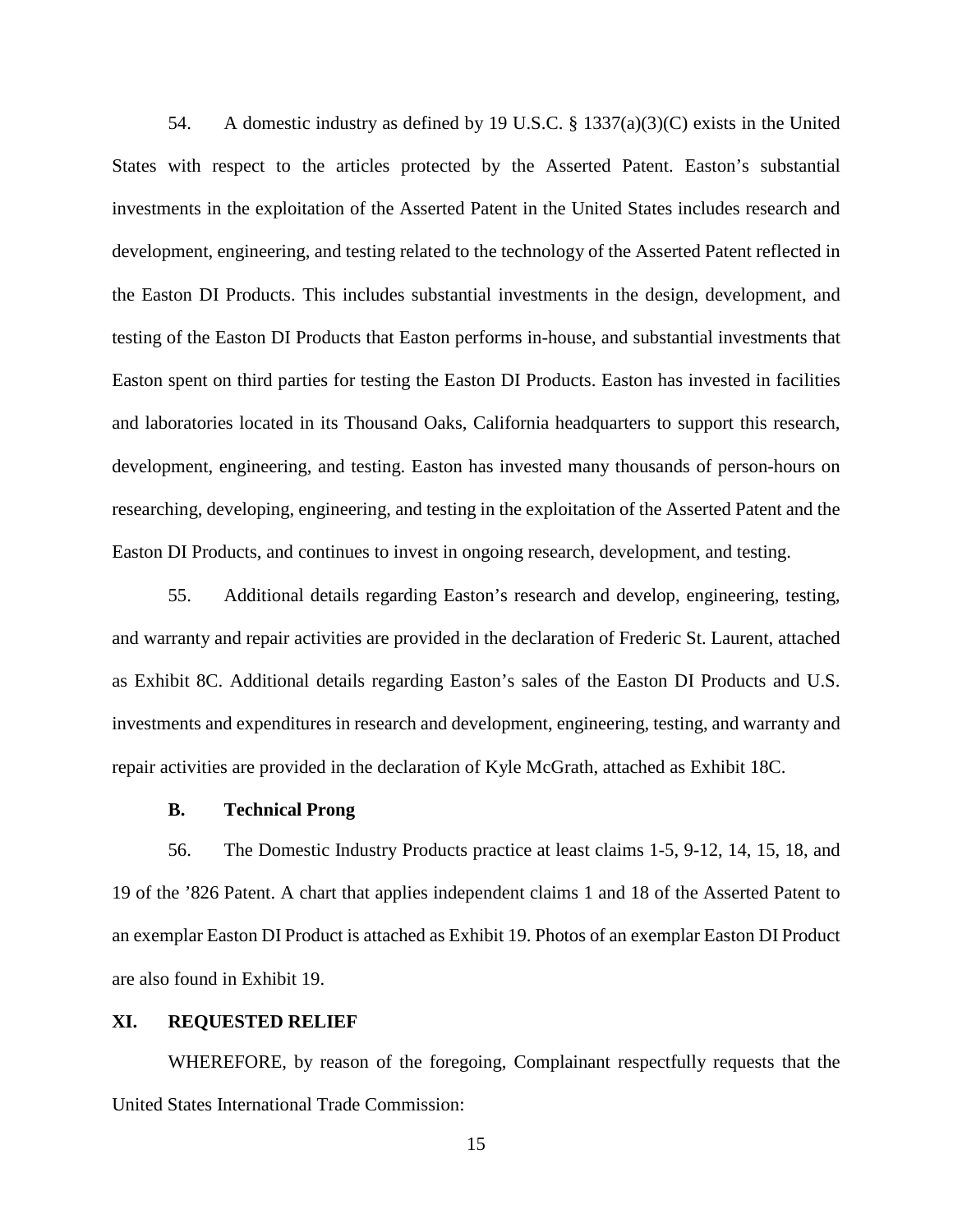A. Institute an immediate investigation pursuant to Section 337 of the Tariff Act of 1930, as amended, 19 U.S.C. § 1337, with respect to violations of Section 337 by Proposed Respondents arising from their importation into the United States, sale for importation into the United States, and/or sale within the United States after importation of certain composite baseball and softball bats and components thereof that infringe one or more claims of the Asserted Patent;

B. Schedule and conduct a hearing pursuant to 19 U.S.C. § 1337(c) on said unlawful actions and, following said hearing;

C. Issue a permanent limited exclusion order pursuant to 19 U.S.C.  $\S$  1337(d)(1) barring entry into the United States all infringing certain composite baseball and softball bats and components thereof that are imported, sold for importation, or sold after importation by the Proposed Respondents, or any of their affiliated companies, parents, subsidiaries, licensees, agents, or other related companies, or their successors or assigns that infringe any claim of the Asserted Patent;

D. Issue permanent cease and desist orders, pursuant to 19 U.S.C. § 1337(f), directing the Proposed Respondents, their principals, stockholders, officers, directors, employees, agents, distributors, controlled (whether by stock ownership or otherwise) and majority-owned business entities, affiliates, subsidiaries, successors, or assigns to cease and desist from importing, selling, offering for sale, marketing, advertising, demonstrating, packaging, warehousing inventory for distribution, distributing, licensing, transferring, soliciting of any sale, or using certain composite baseball and softball bats and components thereof that infringe any claim of the Asserted Patent;

E. Impose a bond, pursuant to 19 U.S.C. §§ 1337(e) and (j), on the Proposed Respondents' importation of certain composite baseball and softball bats and components thereof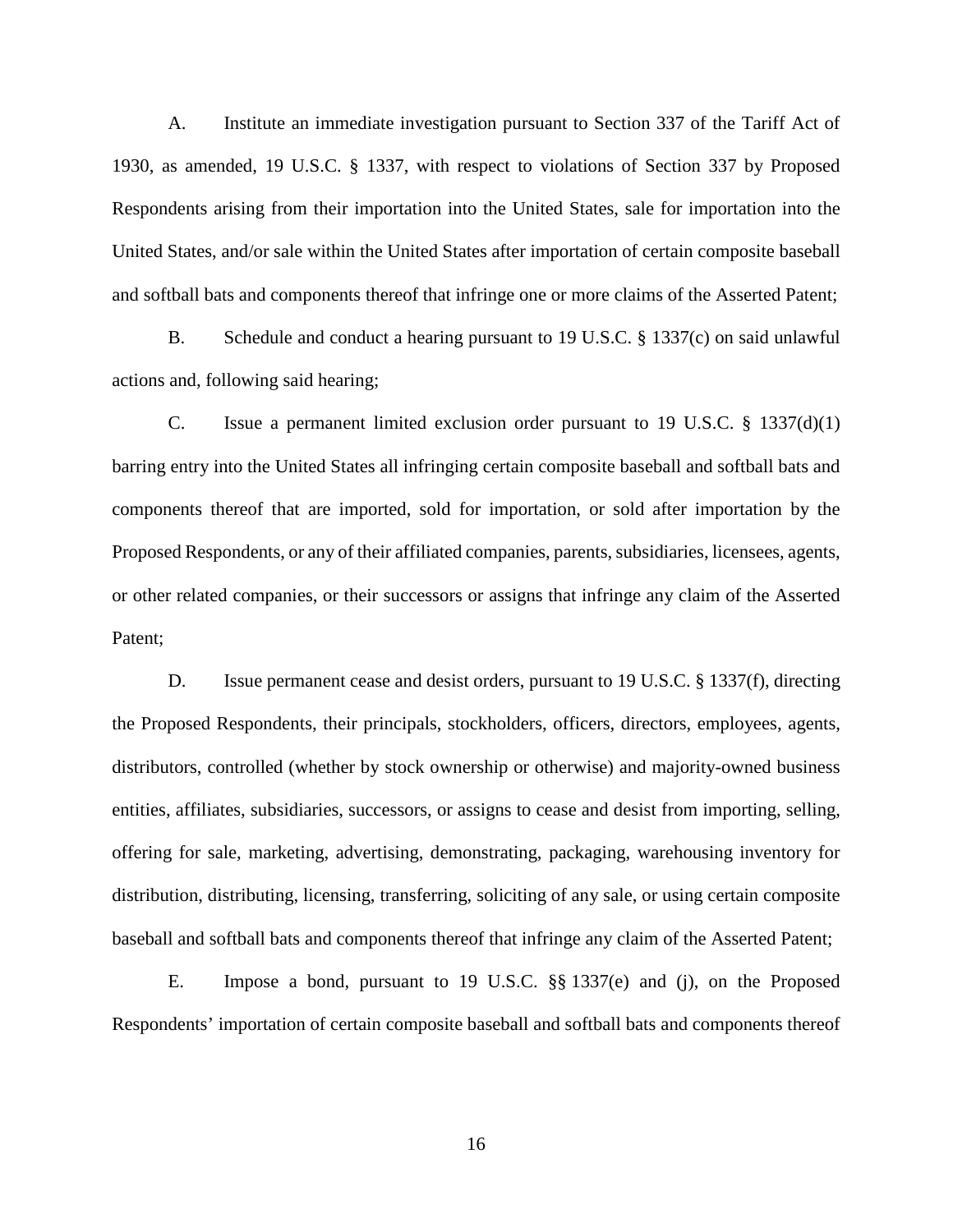that infringe any claim of the Asserted Patent to protect Easton from further injury during the 60 day Presidential review period; and

F. Grant all such other and further relief as it deems appropriate under the law, based upon the facts complained of herein and as determined by the Investigation.

Dated: September 24, 2021 Respectfully submitted,

Evan H. Langdon Joshua W. Rodriguez **NIXON PEABODY LLP**  799 9th Street, NW, Suite 500 Washington, DC 20001-5327 Telephone: 202-585-8000 Facsimile: 202-585-8080 E-Mail: Easton\_ITC@nixonpeabody.com

Seth D. Levy Vincent C. Capati **NIXON PEABODY LLP**  300 South Grand Avenue, Suite 4100 Los Angeles, CA 90071-3151

Paulina M. Starostka Zachary L. Sorman **NIXON PEABODY LLP**  70 West Madison St., Suite 3500 Chicago, IL 60602 Telephone: (312) 977-4400 Facsimile: (844) 709-6738

*Counsel for Complainant Easton Diamond Sports, LLC*